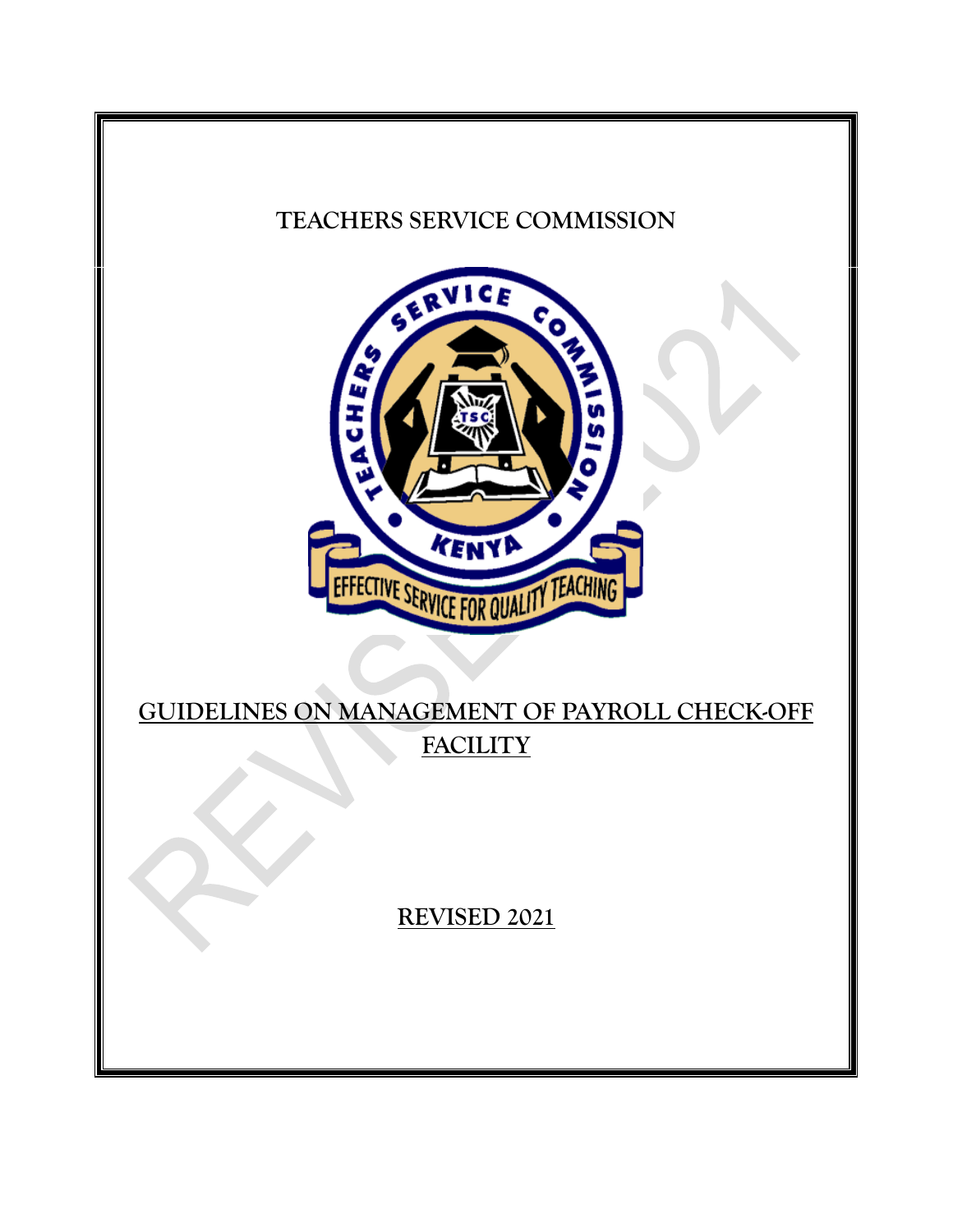#### 1. **INTRODUCTION.**

- 1.1 The Teachers Service Commission ("the Commission") is established under Article 237 (1) of the Constitution. Article 237 (2) of the Constitution mandates the Commission to: register trained teachers; recruit and employ registered teachers; and assign teachers under its employment to serve in public schools/institutions. The operations of the Commission are further guided by the Provisions of the Teachers Service Commission Act No. 20 of 2012 ("the Act").
- 1.2 Under the Act, the Commission is further empowered to formulate policies to achieve its mandate; provide strategic direction, leadership and oversight to the secretariat; manage the payroll of its employees; and do all other things as may be necessary for the effective discharge of its functions and the exercise of its powers.
- 1.3 Similarly, the Employment Act and the Labour Relations Act requires the Commission as an employer to uphold and promote good industrial relations with its employees and other stakeholders so as to promote sound Labour Relations.
- 1.4 The Commission in 2014 developed guidelines to aid in the management of payroll check-off facility. These guidelines have been in use for 6 years and there is a need to be review them to address emerging issues. The review has also been necessitated by the newly developed T-Pay platform currently being used by the Commission in management of Third Party check off facility.

## 2. **DEFINITIONS OF TERMS**

- 2.1 These Guidelines may be cited as the "**Teachers' Service Commission Guidelines on Management of the Payroll Check-Off facility."**
- 2.2 In these Guidelines: -

"a**bility**" means having the financial means of at least one-third 1/3 of the basic salary drawn by an employee or such limit or criteria as may be set by the Government from time to time to accommodate a deduction.

**"applicable law**" means any law, rule or regulation having the force of law that guides the check-off facility.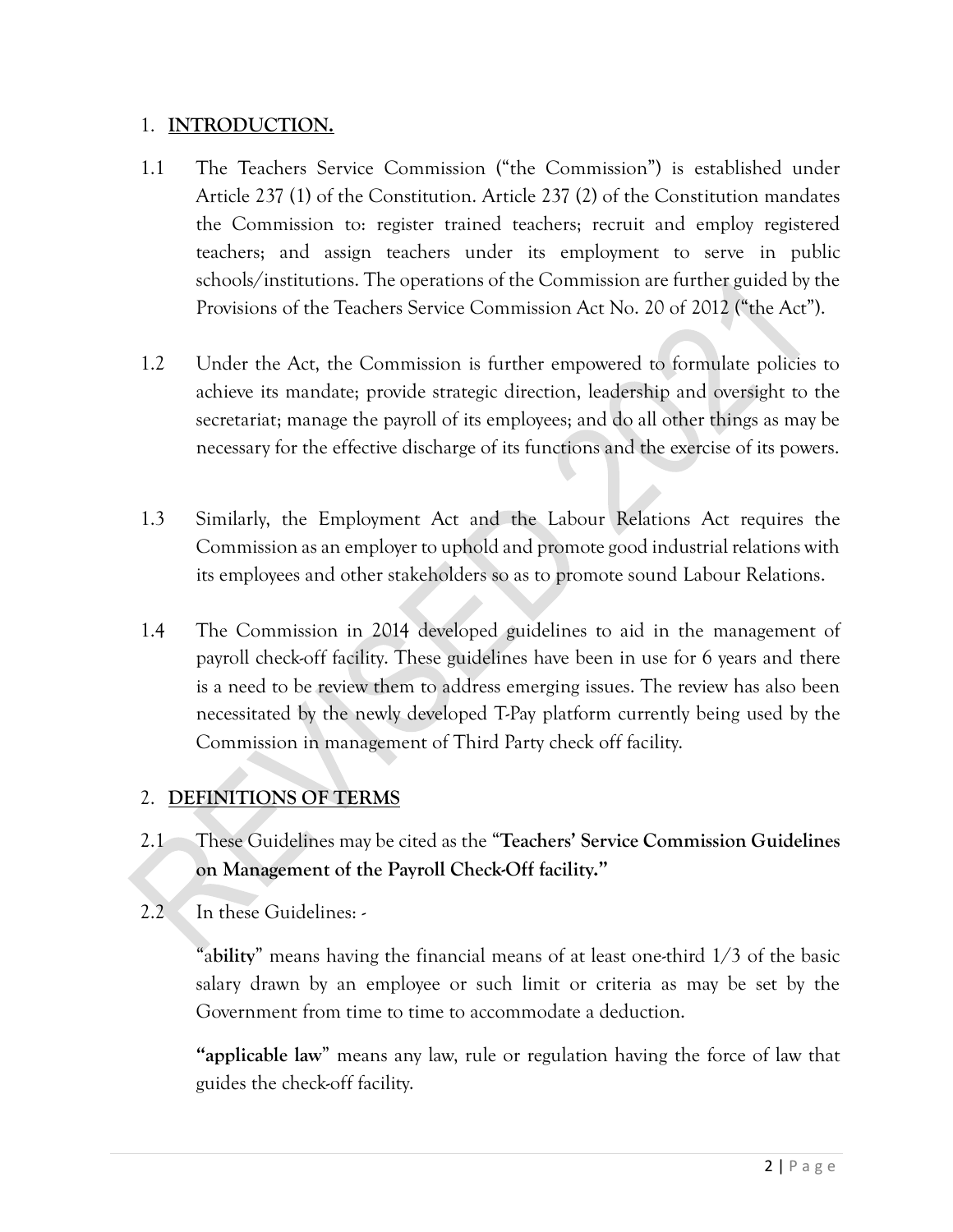**"by-product"** refers a report of a transaction or a series of transactions containing a report/ data extracted from the payroll.

**"check-off system**" refers to a payroll facility that an employer uses to deduct a portion of an employee's salary/remuneration to effect statutory and voluntary deductions.

"**Commission"** means the Teachers Service Commission.

"**employer**" means the Teachers Service Commission.

"**contact person"** means a person designated by the organizations/institutions to manage the check-off facility.

**"data**" means information required to effect the deductions on the check off facility.

"**deduction code**" means a unique identity issued by Government to authorize the holder to use the check-off facility in the Government payroll.

"**deduction code holder**" means a firm or institution holding or authorized or issued with a code by the government to use on the payroll check off facility.

**"employee**" means a person who for the time being is in the employment of Teachers Service Commission.

**"guarantor"** means an employee who assumes financial responsibility of another in the event of default or failure on the part of the employee to meet his/ her financial obligations.

"**one third (1/3) rule**" means the net amount an employee must retain after all deductions have been made.

"**data schedule**" means the format in which the 3rd party's data or information for check-off is submitted.

"**memorandum of understanding"** is the instrument signed between the Commission and the 3rd party on the management of check-off services.

**"major complaint"** means complaints where fraud is seen, or the issues in question is weighty, complex and requires a detailed analysis and consideration.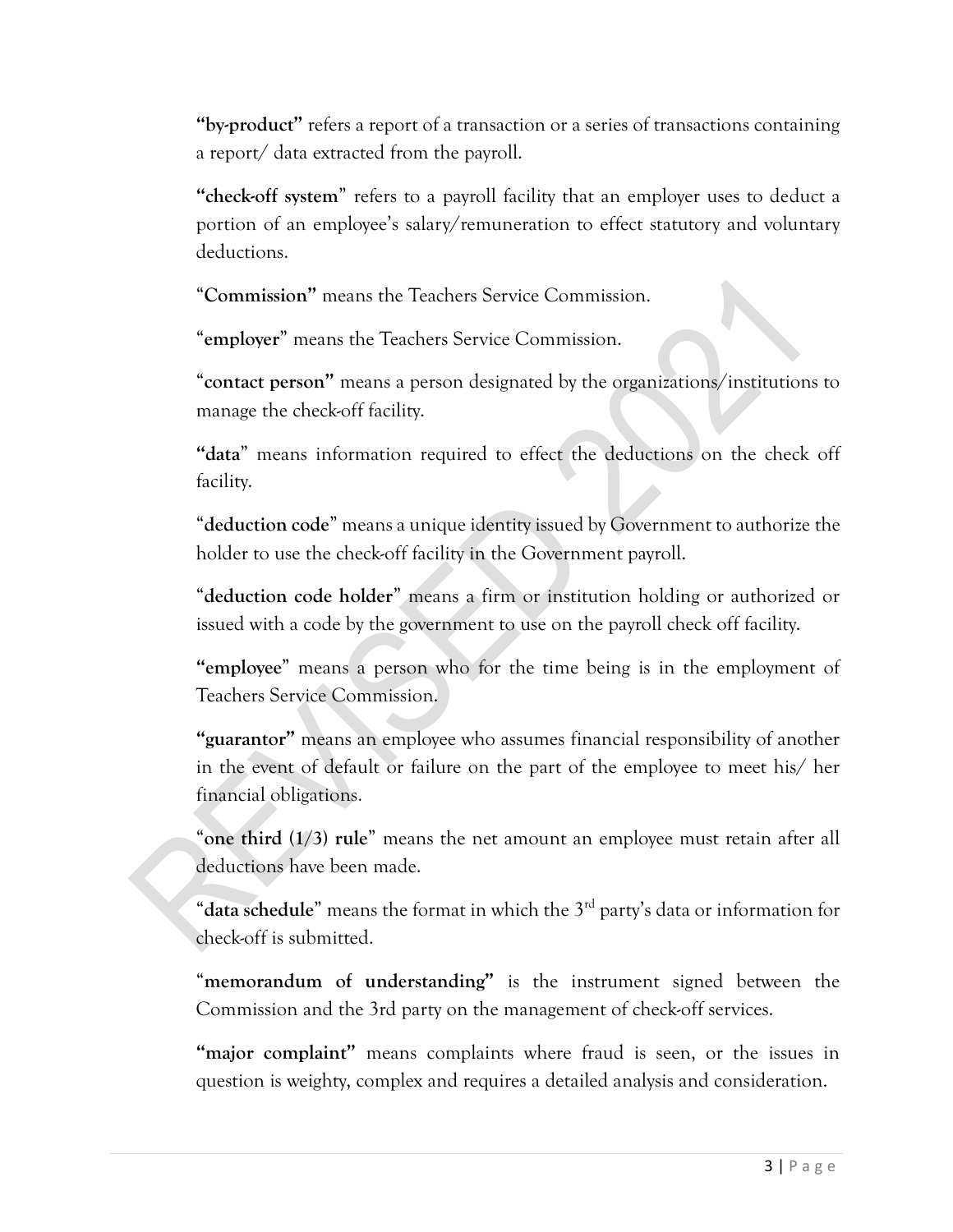"**statutory obligations**" means deductions due to the Government pursuant to the operation of the laws and shall include deductions accruing on account of a court order or fulfillment of any obligation under the law.

"**stop order**" means instructions issued by the 3rd party or the employee and duly considered by the Commission to stop a specific deduction on the payroll.

**"3rd party"** means a company or firm or organization or any entity who is a deduction code holder and has met the requirements set by the Commission for accessing the check-off facility.

**"voluntary deductions**" means any deductions of salary under the written authority of the employee.

"**discharged liability''** means where a party to an agreement has paid or has cleared the amount due in the agreement.

"**trade union dues"** means monthly subscriptions paid by a duly registered member of a union as a condition of membership.

"**confidential information**" means all information, data and documents including but not limited to financial status, passwords, personal information, and processes concerning all parties.

## 3. **RATIONALE**

- 3.1 In undertaking its mandate to manage its payroll, the Commission has experienced the following challenges with regard to the third Party transactions.
	- 3.1.1 Consistent and numerous complaints from employees regarding irregular and unauthorized deduction of their salaries towards 3<sup>rd</sup> Party Institutions.
	- $3.1.2$  The use of fictitious, forged, erroneous and inaccurate documents by  $3<sup>rd</sup>$ Parties allegedly from employees for deduction.
	- 3.1.3 Failure by Third Party firms to undertake due diligence and physically verify teacher's identity through Heads of Institutions, thereby giving out loans to impersonators/fraudsters.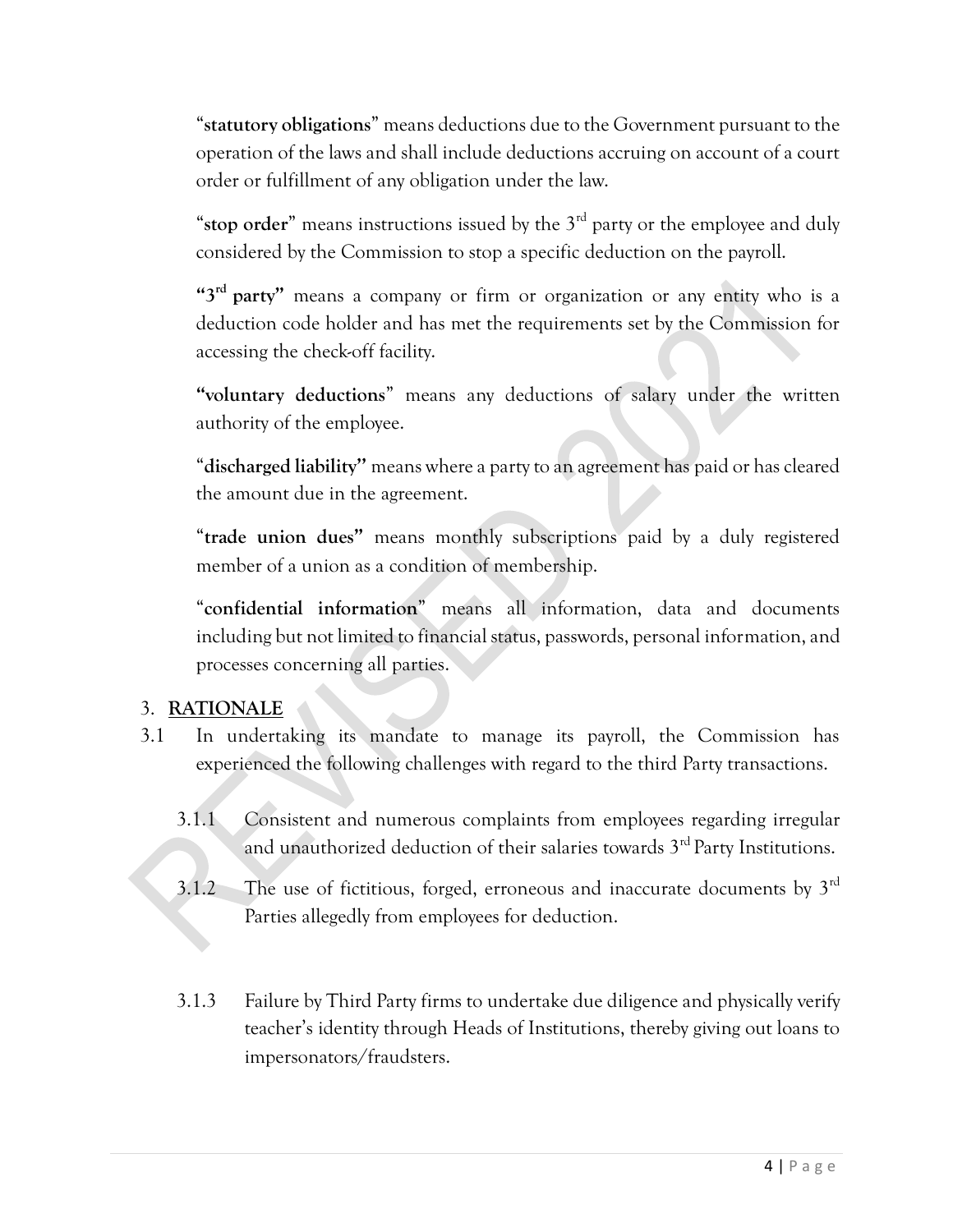- 3.1.4 Emerging of online/mobile loans issued by Third Party firms without signed contractual agreements.
- 3.1.5 Negligence/ignorance of employees to safeguard T-Pay system passwords which exposes them to fraudsters.
- 3.1.6 Failure of employees to read through and understand loan contracts/agreements with Third Party firms thereby complaining later that they were duped.
- 3.1.7 Delay/failure by Third Party firms to stop deductions where an employee has discharged liability.
- 3.2 The above challenges have impacted negatively on integrity of payroll data and have strained the Commission's resources in the overall administration of 3rd Parties deductions. These inherent challenges have compelled the Commission to review these Guidelines to ensure efficient and effective management of the third party transactions.
- 3.3 The Guidelines shall provide administrative procedures to guide the check-off facility transactions.

## 4. **OBJECTIVES**

The overall objective of the Guidelines is to provide regulations on the management of Teachers Service Commission payroll check-off facility.

## 5. **PURPOSE**

- 5.1 To streamline and regulate the management of the Teachers Service Commission (TSC) payroll check- off facility.
- 5.2 To establish standard guidelines for managing the facility and mechanisms for enforcing compliance with stipulated Guidelines relating to the payroll check-off facility.
- 5.3 To protect TSC employees from exploitation by  $3<sup>rd</sup>$  parties.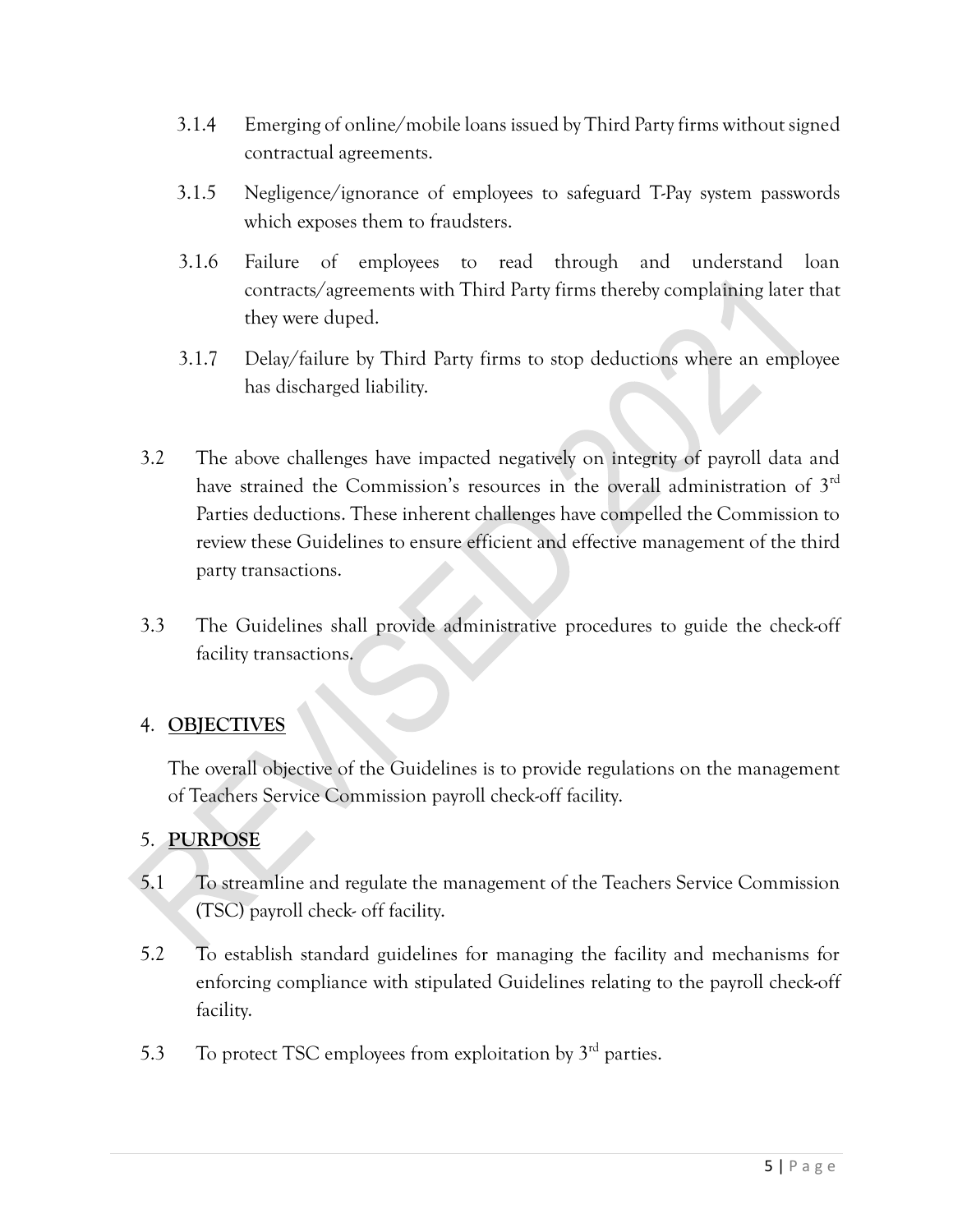### 6. **APPLICATION**

These Guidelines shall apply to all  $3^{rd}$ parties who are transacting on the Commission's Check off facility. They shall take effect with effect from 1<sup>st</sup> April, **2021.**

# 7. **ESTABLISHMENT OF 3rd PARTY MANAGEMENT COMMITTEE**

- 7.1 The Commission shall establish a Committee known as Third Party Management Committee, hereinafter referred to as the committee, comprising of the following members:-
	- 7.1.1 The Director Human Resource Management and Development who shall be the Chairperson;
	- 7.1.2 The head of IPPD Division who shall be the secretary to the Committee;
	- 7.1.3 The Director ICT or a representative;
	- 7.1.4 The Director Finance and Accounts or a representative;
	- 7.1.5 The Director Legal, Labour and Industrial Relations or a representative;
	- 7.1.6 The Head of Risk Management Division or a Representative;
	- 7.1.7 The Head of Integrity Division
	- 7.1.8 The Head of Corporate Communications
	- 7.1.9 One officer designated to the Committee by the Director HRM & D
- 7.2 The quorum of the committee shall be five members.
- 7.3 Sittings of the committee shall be held at the Commission's headquarters at any time as the need may arise and proceedings of such meetings shall be recorded.
- 7.4 The Committee shall regulate its own procedure.
- 7.5 The Terms of Reference of the Committee shall be as follows:-
	- 7.5.1 To receive all applications from prospective third parties;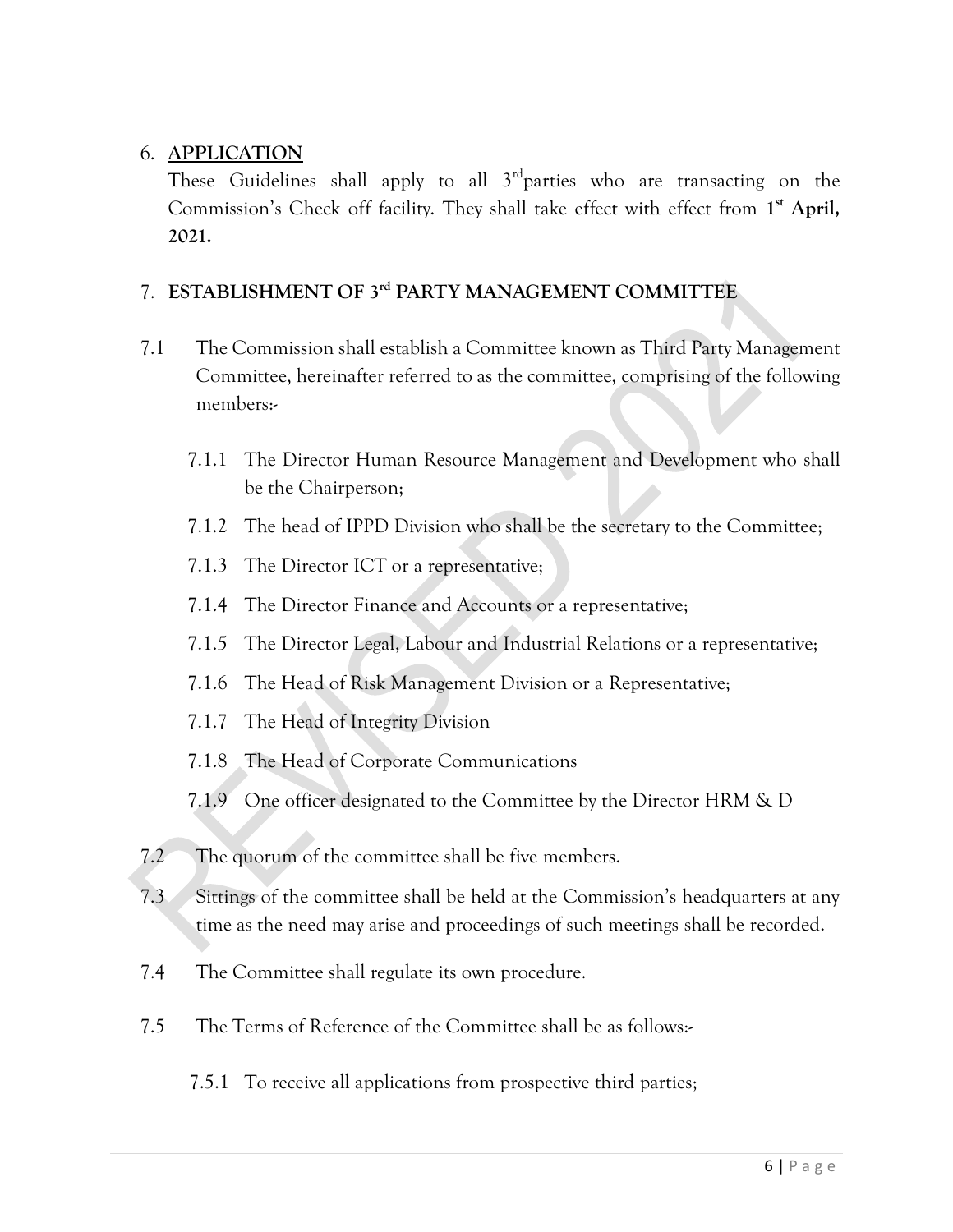- 7.5.2 To vet all applications received from third parties as per the Third Party Guidelines and other criteria as may be issued by the Commission;
- 7.5.3 To maintain proper records and documentation for each third party;
- 7.5.4 Ensure each third party admitted into the check of system executes a contract with the Commission;
- 7.5.5 To evaluate and prepare a report of performance of third parties
- 7.5.6 To sanction and terminate contracts with third parties
- 7.5.7 To receive and forward complaints from employees to Audit Directorate
- 7.5.8 Put in place internal control systems to prevent fraudulent activities on the check off facility;
- 7.5.9 Receive Investigation Reports from Audit Directorate and act on recommendations thereon;
- 7.5.10 To act on major complaints and communication the same to the third parties;
- 7.5.11 Ensure that the provisions of the third Party Guidelines and contractual agreements are implemented;
- 7.6 The Committee shall present quarterly reports to management detailing among others:
	- 7.6.1 Any fraudulent activities reported during the quarter and actions taken by the Committee;
	- 7.6.2 The status of the check off facility system including challenges, success, and benefits.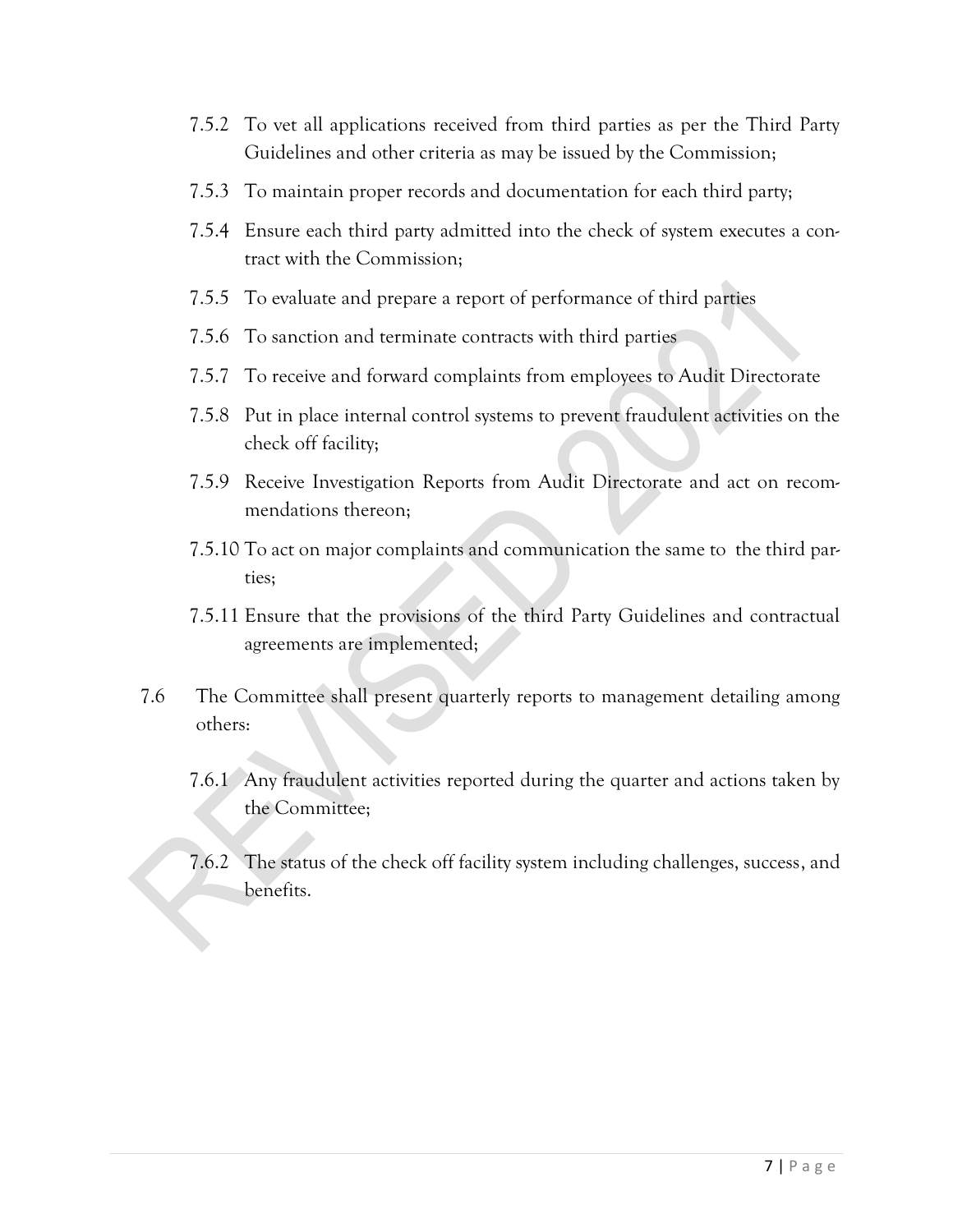#### 8. **ADMISSION TO THE TSC CHECK OFF FACILITY**

- 8.1 An entity that desires to be admitted to the check of facility must meet the following mandatory requirements.
	- 8.1.1 Income Tax (PIN) Certificate;
	- 8.1.2 Tax Compliance Certificate from Kenya Revenue Authority;
	- 8.1.3 Certificate of Incorporation or Registration;
	- 8.1.4 Deduction Code Holder Authorization Letter from DPSM;
	- 8.1.5 Trading Licenses issued by relevant Government Agencies;
	- 8.1.6 By Laws for SACCOs and Affiliated Social Welfare Associations;
	- 8.1.7 Letter of confirmation from Regulatory Authority of the firm;
- 8.2 In addition to the above, for a third party to be admitted in the Commission's check off system it must:-
	- 8.2.1 Have been in operation in the Republic of Kenya for a period of at least five (5) years;
	- 8.2.2 Provide certified audited accounts or latest financial statements;
	- 8.2.3 Provide a letter of Recommendation from its Regulatory Authority;
	- 8.2.4 Provide a list of at least three (3) government institutions where it has been granted a check off facility system;
	- 8.2.5 Provide evidence of presence and branch network in at least fifteen (15) Counties except for region based cooperative societies.
- 8.3 All third parties admitted into the Check off Facility shall execute an agreement setting out the terms and conditions of engagement. Such terms shall include but not limited to:-
	- 8.3.1 Obligations of the parties (Third parties and TSC);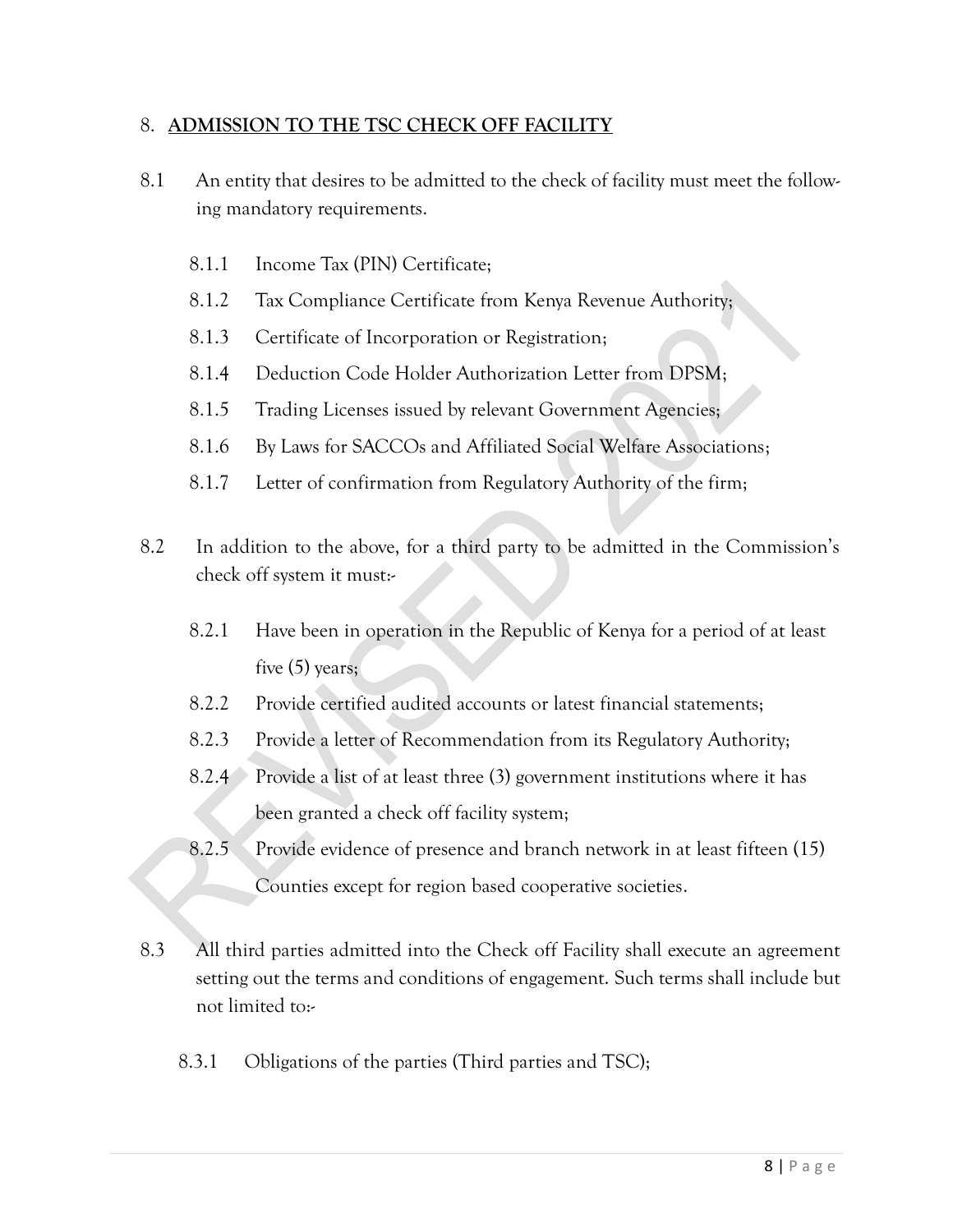- 8.3.2 Period of engagement and renewal clauses; (Renewal should be after every five (5) years subject to positive performance report developed by the committee;
- 8.3.3 conditions of engagement;
- 8.3.4 Termination clauses;
- 8.3.5 Review clause
- 8.3.6 Fees payable;

#### 9. **ONLINE T-PAY (TEACHERS-PAY) SYSTEM**

- 9.1 The Commission developed the online T-Pay application platform for employees and Third-party firms to transact check-off deductions. The application has enhanced efficiency in management of Third Party check of facility.
- 9.2 The System further seeks to:-
	- 9.2.1 Enforce the one third rule as per the provisions of Employment Act (2007).
	- 9.2.2 Minimize fraudulent transactions through inbuilt controls;
	- 9.2.3 Empower employees to have control over Third Party deductions against their salary;
	- 9.2.4 Enable Third Party firms manage their data, minimize data entry errors and enhance accountability on deductions against an employee's salary;
	- 9.2.5 Have Real time data capture hence a reduction on transaction turnaround time;
	- 9.2.6 Reduce operational costs.
- 9.3 The users of online T-Pay application are the employees, the employer and the Third-Party firms.
- 9.4 The obligation of the Employee shall include:-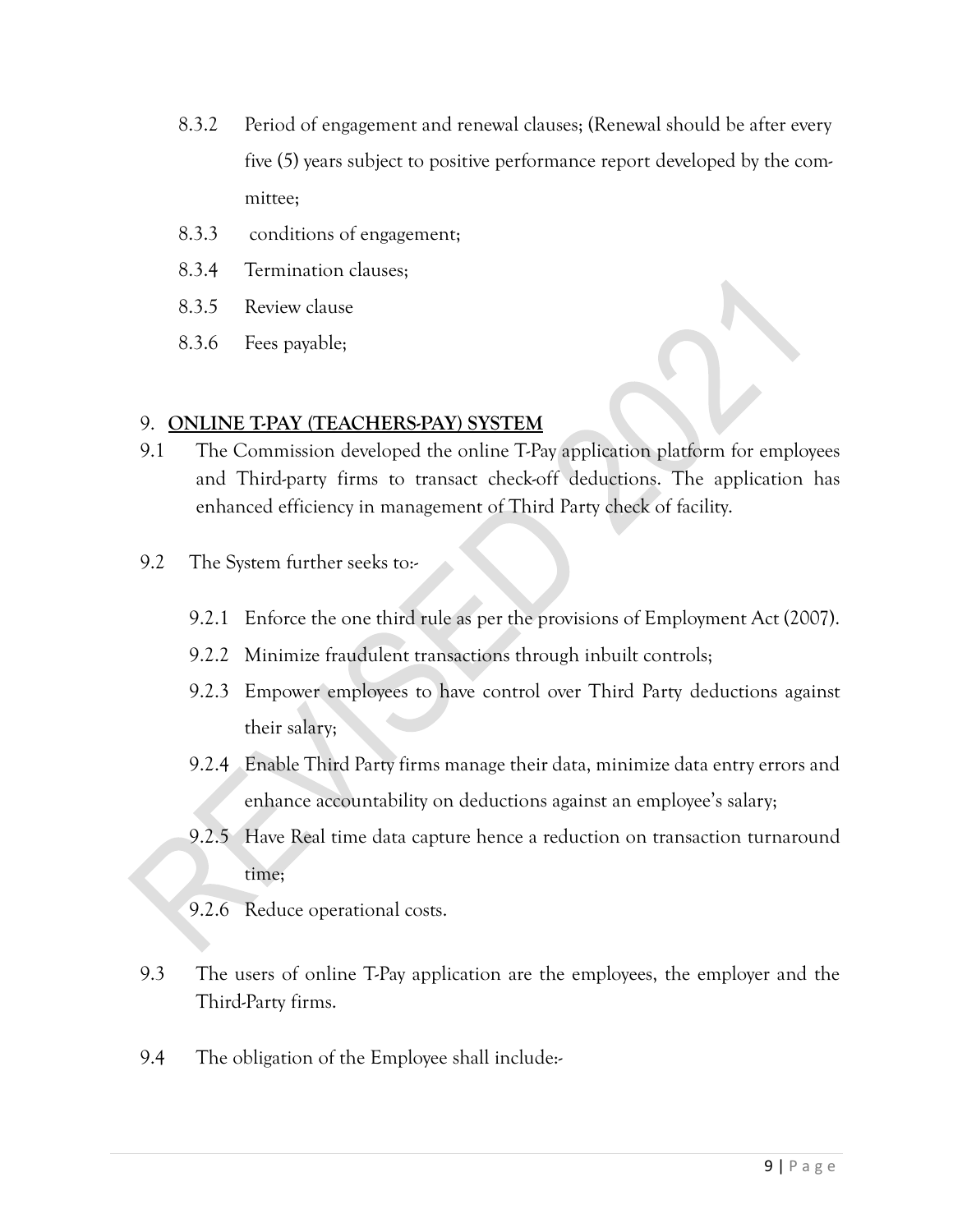- 9.4.1 To initiate all transactions with the preferred Third Party firm, by sending his/her pay slip online.
- 9.4.2 To complete the process by **approving** the captured transactions to be deducted against his/her salary before they are loaded on payroll.
- 9.4.3 To take responsibility and safeguard their online T-Pay system password.
- 9.4.4 To provide authentic documents when seeking check-off services.
- 9.4.5 To read and understand the contract terms and conditions before signing the legally binding contract/agreement with the Third-Party firm.
- 9.4.6 To notify the Commission in writing when joining or withdrawing from a third party.
- 9.5 The obligation of the Third-Party firm shall include to:-
	- 9.5.1 Obtain legitimate authority from employees before transacting any facility in the T-Pay system;
	- 9.5.2 Capture, adjust and stop all deductions online for the respective employee as per the signed legally bidding agreement/contract between the employee and the firm.
	- 9.5.3 To upload a soft copy of the contractual agreement at the point of uploading the loan at the T-PAY system
	- 9.5.4 Safeguard employee's data and confidential information that it has been entrusted with and use it for only the intended purpose as per the Data Protection Act, 2019.
	- 9.5.5 Be held accountable for integrity of data captured on the T-pay system.
	- 9.5.6 Submit accurate data to the Commission to facilitate 3rd party deductions;
	- 9.5.7 Reconcile its deduction requests against the by-products to avoid duplication or double deduction of the same transaction;
	- 9.5.8 Undertake due diligence to ensure that the documents and data submitted are valid and accurate to facilitate the deductions;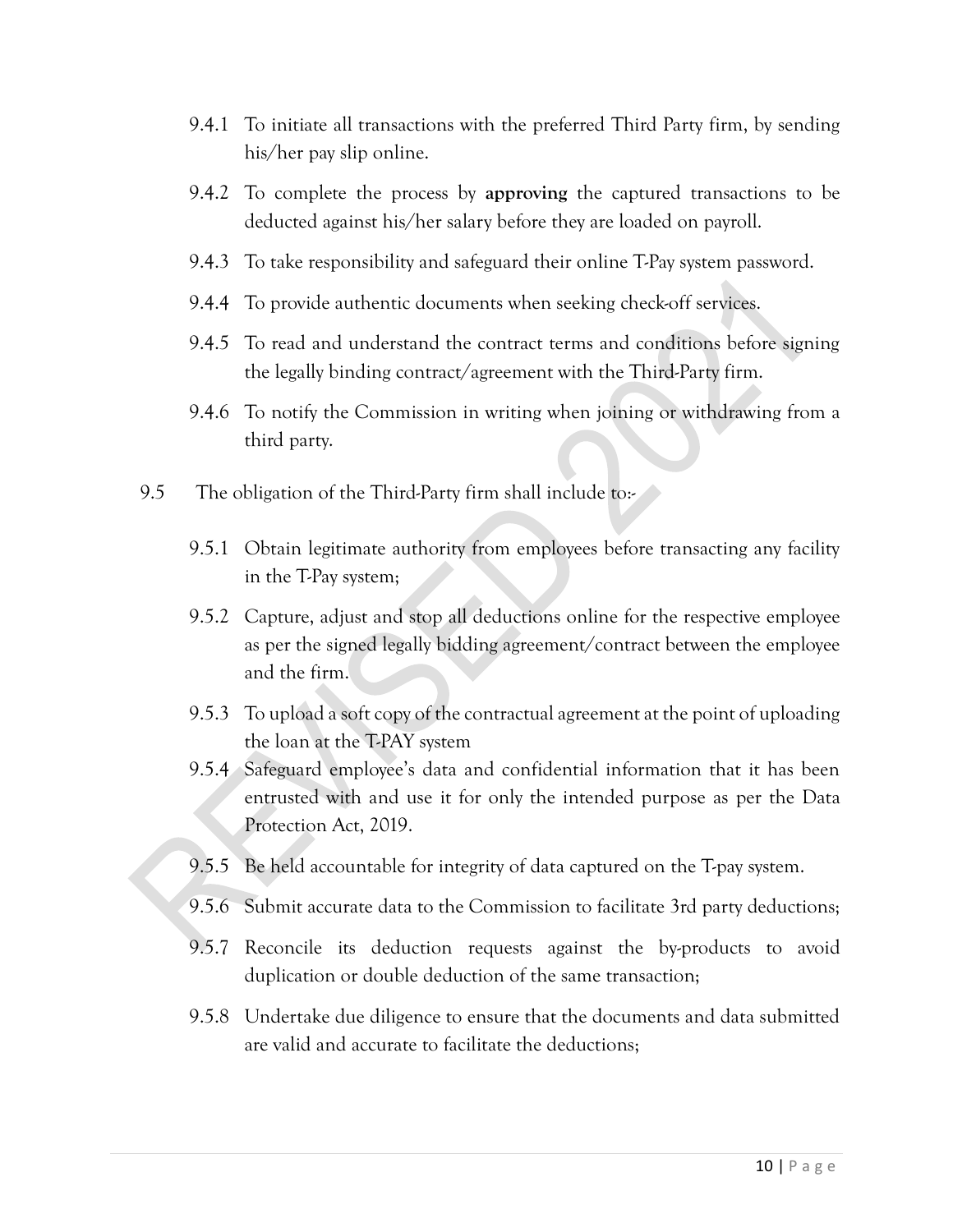- 9.5.9 Return/refund the erroneous or irregular remittances to the Commission upon demand or upon detection of the irregularity;
- 9.5.10 Stop deductions for a discharged liability not later than three (3) days from the date of such clearance by the employee;
- 9.5.11 Adhere to the Provisions of the Third-party Guidelines.

#### 9.6 **The obligation of the Commission shall be to:-**

- 9.6.1 Extract all approved data on T-Pay application, verify the same and upload on the payroll;
- 9.6.2 Receive complaints from employees and forward them to human resource management and development directorate for action.
- 9.6.3 Stop any unauthorized deduction and inform the relevant third party of the complaint and stoppage of deductions.
- 9.6.4 Blacklist and deregister any third party firm and/or entity who has been established to be involved in fraudulent deductions in the T-pay system in accordance with the provisions of the agreement.
- 9.6.5 Reduce from the  $3<sup>rd</sup>$  party's subsequent monthly remittances any fictitious, inaccurate or irregular deduction erroneously effected on an employee's salary whether caused by the 3rd party's negligence or otherwise and refunded to the affected employee;
- 9.7 The Commission reserves the right to verify and confirm the authenticity and accuracy of any data submitted by 3rd parties before the same is affected on payroll.

#### 10.**ONE THIRD (1/3) RULE**

- 10.1 The Commission shall only effect deductions (both statutory and voluntary) up to a maximum of two thirds (2/3) of an employee's basic salary through the checkoff facility.
- 10.2 It shall be the responsibility of the  $3<sup>rd</sup>$  parties to ensure that the proposed deduction(s) from individual employees meet the one third (1/3) requirement as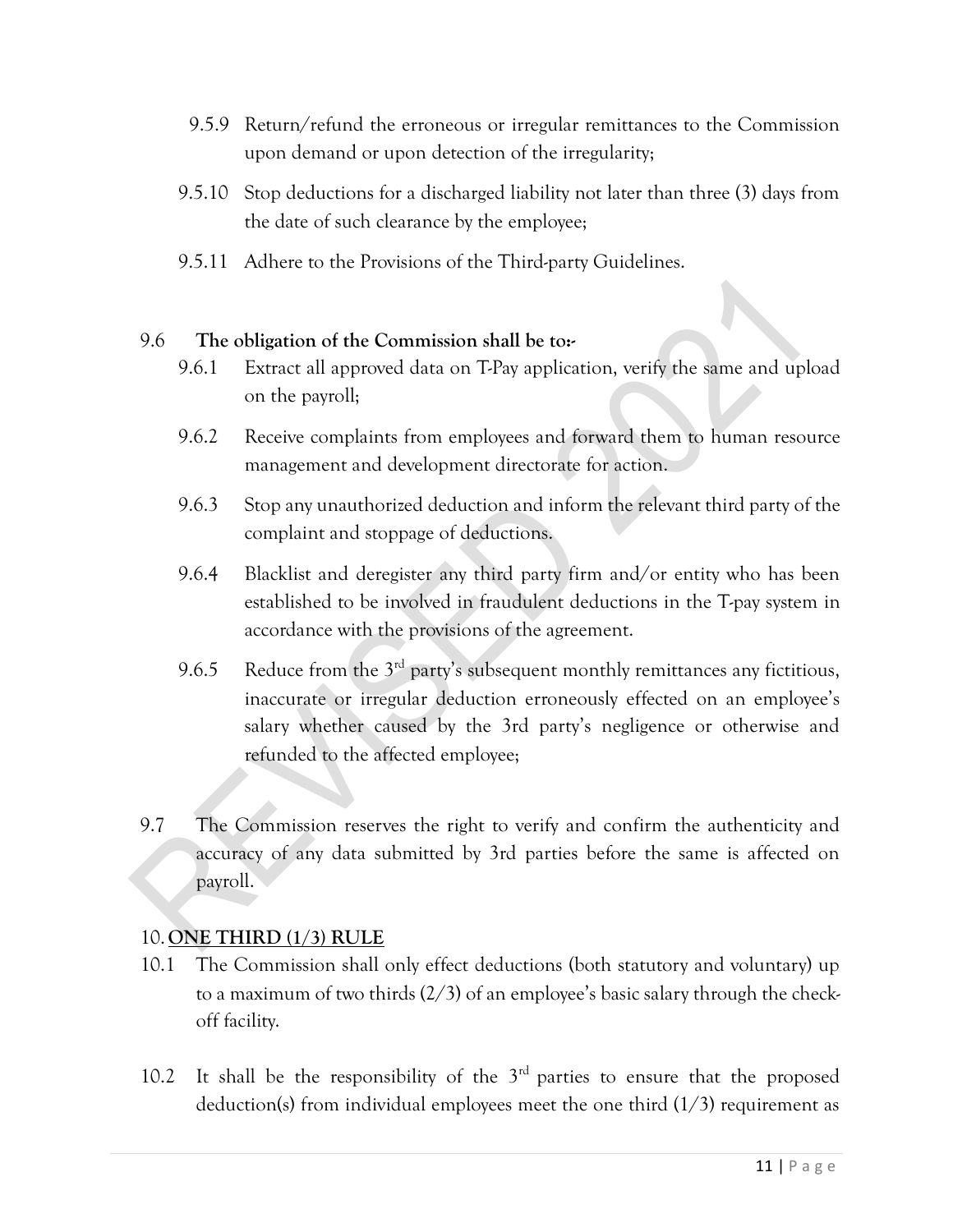provided for under the Employment Act (2007) and to confirm the ability of the employee to meet his/her obligation.

### 11.**TRADE UNION DUES AND AGENCY FEE**

- 11.1 A trade union which has signed a recognition agreement with the Commission as required by law shall have its dues deducted in accordance with **Part VI of the Labour Relations Act 14 of 2007** from the salaries of its members who have voluntarily joined, signed and submitted a prescribed membership form and authorized union dues to be deducted at source by the Commission
- 11.2 The Commission shall deduct and pay to a trade union an agency fee from the salary of each union sable employee, who is not a member of the union, but who has benefited from a Collective Agreement negotiated and concluded between the union and the Commission in accordance with **Part VI of the Labour Relations Act 14 of 2007**

#### 12. **STOP ORDER**

- 12.1 It shall be the responsibility of a Third Party to stop deductions of an employee who has discharged his/her liabilities with the firm.
- 12.2 A third party shall stop deductions for a discharged liability not later than three (3) days from the date of such clearance by the employee.
- 12.3 In the event that a third party fails to stop a deduction as provided in sub clause 12.1 above, the Commission, upon receipt of authenticated instructions from the employee, shall stop the deduction without reference to the third party.
- 12.4 In the event a stop order that is not effected and an over payment is made to the third party, the same shall be recovered from the third party's subsequent remittance and refunded to the employee.
- 12.5 An employee may discontinue voluntary payroll deductions by providing a written notification to the Third-Party firm. For the purposes of this sub-section, voluntary contribution shall not include the un-discharged liabilities of the employee.
- 12.6 The Commission reserves the right to stop any deduction regardless of whether the third party has issued a stop order or not.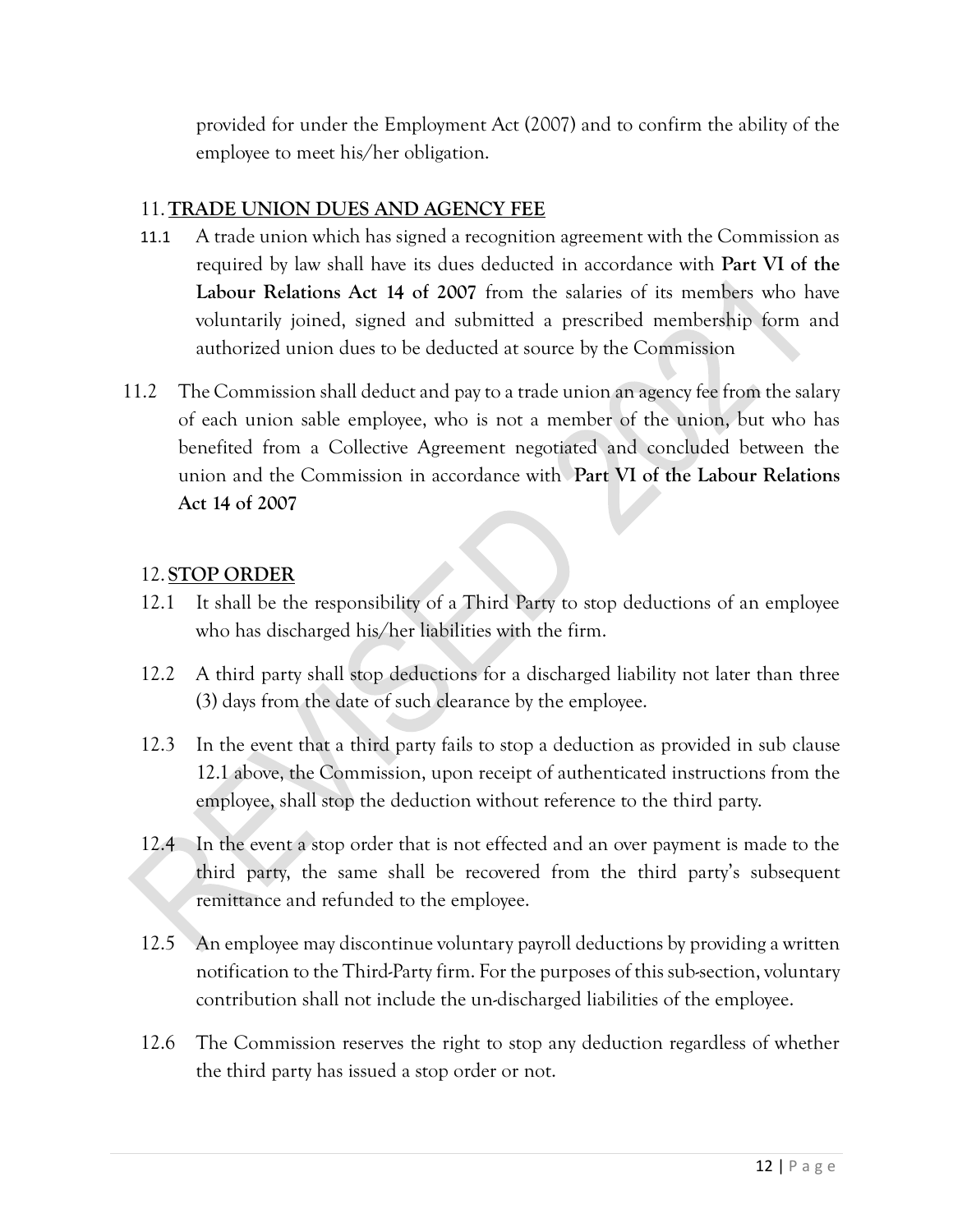#### 13. **ACTION AGAINST DEFAULTERS**

- 13.1 A third party shall exhaust all avenues within its means, including legal action against a defaulter.
- 13.2 A third party shall notify any Guarantor in writing of the intention to recover the defaulted loan/credit facility.
- 13.3 It shall be an act of misconduct on the part of an employee who willingly or knowingly fails to meet obligations in respect of un-discharged liabilities and the Commission shall exercise disciplinary action against such an employee as per existing regulations.

## 14. **ADMISSION TO THE CHECK-OFF FACILITY**

- 14.1 A third party shall seek authority from the Commission to use the TSC checkoff facility through formal application by filling the prescribed Application Form (annexed as second schedule) and paying the admission fee at rates that will be determined by the Commission from time to time
- 14.2 On receipt of the application as per sub clause 14.1above, the Commission shall evaluate the suitability of the third party against these guidelines and any other guidelines that may be set from time to time.
- 14.3 The Commission shall communicate the decision of the evaluation process to the third party in writing.
- 14.4 The successful third party will be required to pay Admission fee within 30 days, failure to which the application becomes null and void.
- 14.5 The Commission shall reserve the right to admit a third party into its payroll check-off facility through the T-Pay application.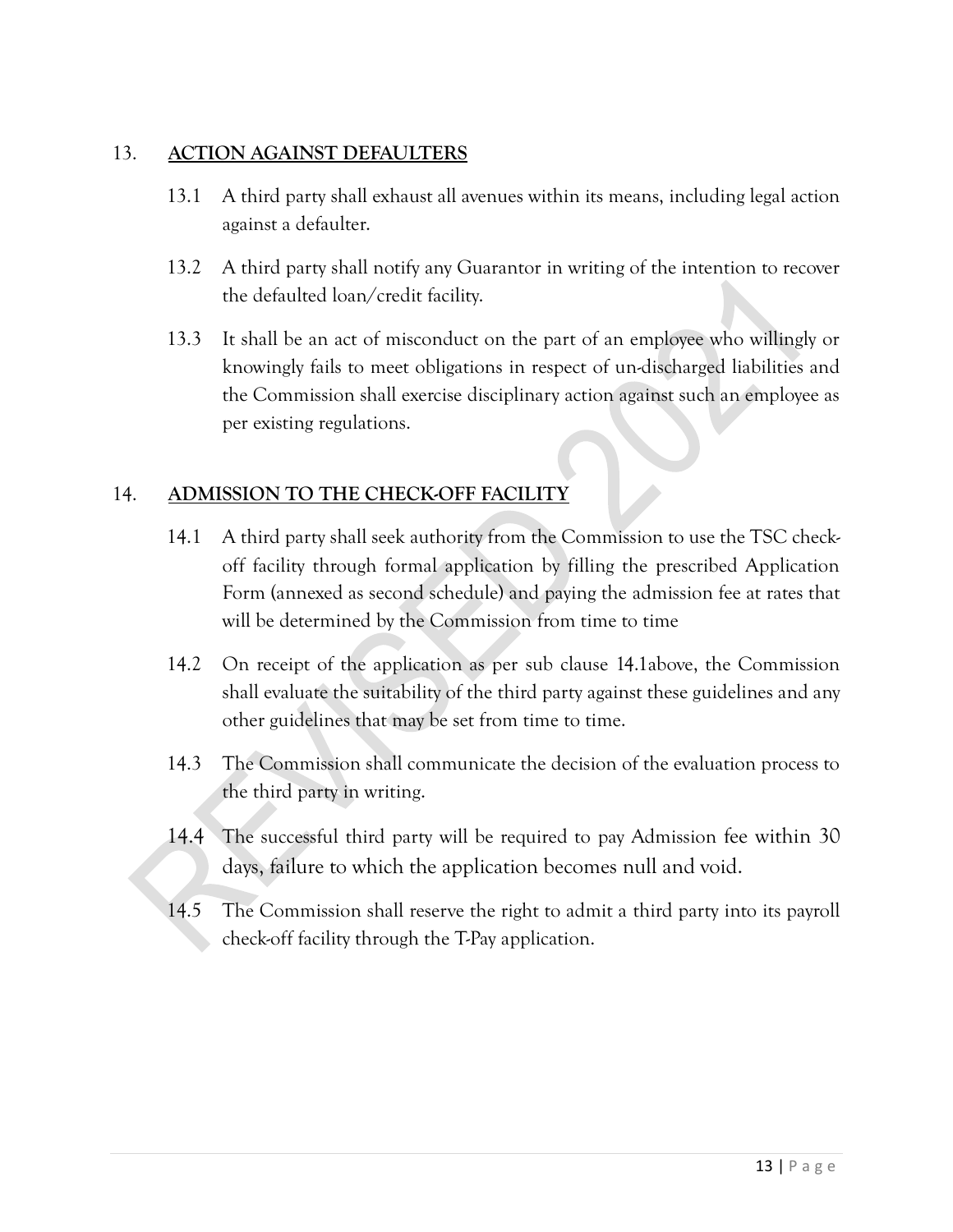#### 15. **RENEWAL OF ADMISSION TO THE CHECK-OFF FACILITY**

- 15.1 An existing Third Party shall every five (5) years after admission into the system seek renewal of admission from the Commission to continue accessing the check-off facility.
- 15.2 The Third Party shall follow the application procedure for Authorization of check-off facility as outlined in clause (14) of these Guidelines/ Regulations.
- 15.3 The Applicant shall pay a renewal fee at the rate determined by the Commission from time to time.
- 15.4 Failure to apply for re-admission within 3 months prior to the expiry of the subsisting access to check off facility, will result into the Commission barring the Third Party from submitting any fresh deduction requests, provided that the existing deductions shall continue to subsist to full term, thereafter the Third Party shall stand deactivated from the TSC check-off facility through the T-Pay application.
- 15.5 Upon approval of the new guidelines all the existing Third Party firms are expected to apply for renewal of admission within thirty (30) days, failure to which they will be barred from undertaking any transactions with the Commission as outlined in subsection 15 .4 above.
- 15.6 The Commission shall reserve the right to re-admit a Third Party into the Check off facility.

## 16. **SERVICE CHARGE**

- 16.1 A third party shall pay a service charge for processing of deductions, data, information, reports, and/or any other service provided by the Commission;
- 16.2 The Third party shall fully absorb the service charge cost without passing it to the employee;
- 16.3 The applicable rates for service charge shall be as indicated under the schedule 3 and shall take effect from the date of these guidelines;
- 16.4 Service charge shall be reduced from the remittances of the third party at the end of every month;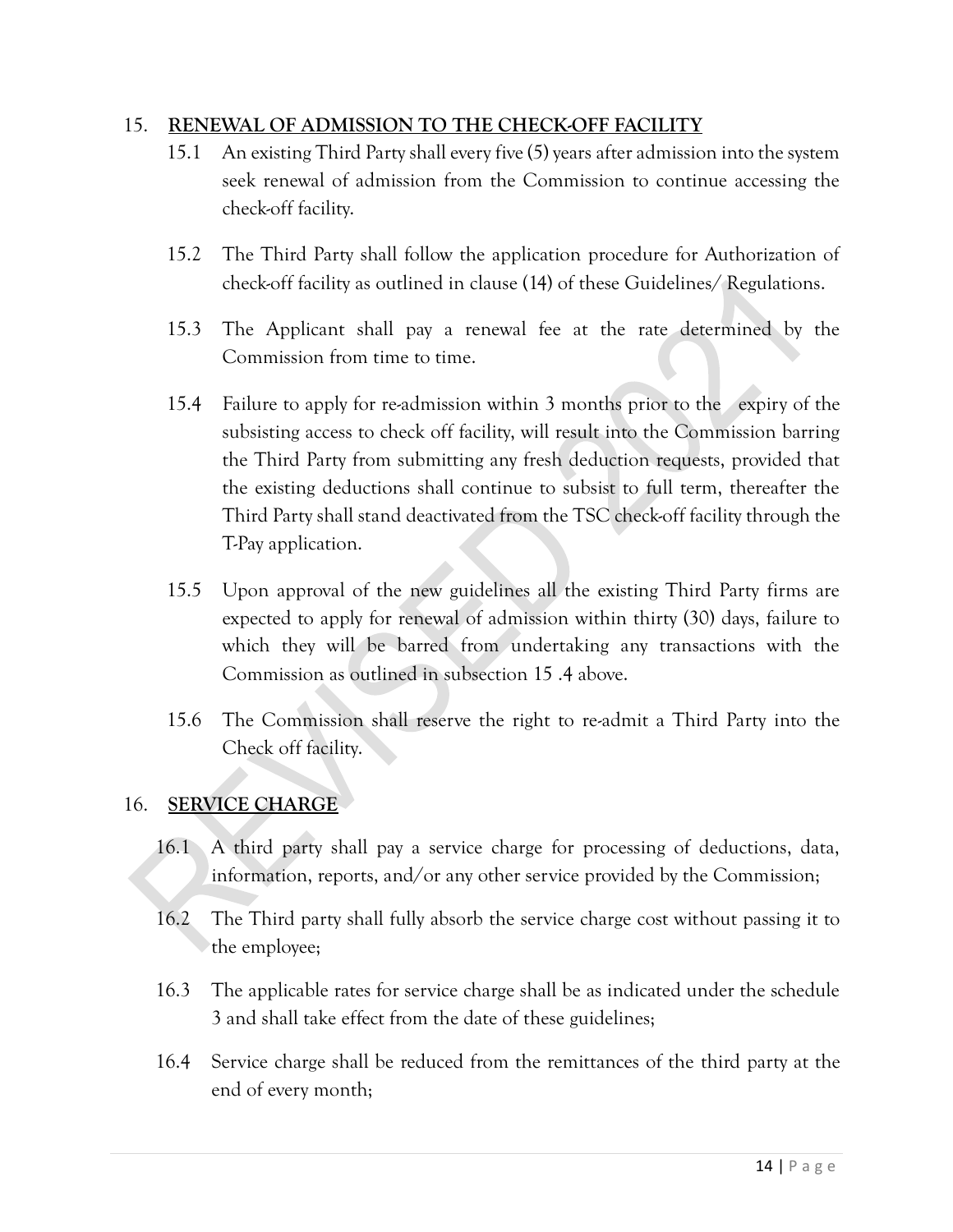16.5 These rates shall be determined by the Commission from time to time.

#### 17. **TERMINATION OF THE CHECK-OFF FACILITY**

- 17.1 Check-off facility shall be terminated by the Commission in any of the following circumstances: -
	- 17.1.1 Failure by the third party to comply with the statutory provisions as well as any Government Regulations and rules relating to third party deductions.
	- 17.1.2 In the event that any applicable rules and regulations makes a deduction illegal or not permissible from an employee's salary.
	- 17.1.3 In the event the third party becomes bankrupt or is de-registered under the law.
	- 17.1.4 If the third party engages in any practice deemed by the Commission to be fraudulent or illegal on the part of the third party.
	- 17.1.5 For purposes of this section, the Commission shall give or issue fourteen (14) days notice of its intention to terminate the relationship with the third party.
	- 17.1.6 In the event a third party is refused, barred, suspended or terminated from the use of the check-off facility by the Commission, the third party may appeal in writing, to the Commission for a review of the decision within twenty-one (21) days.

#### 18. **CONTACT PERSONS**

- 18.1 A third party shall designate contact person(s) to manage check-off facility matters as shall be provided for in the application form.
- 18.2 The Commission shall designate officer(s) to manage the third party matters relating to the check-off facility. All correspondence on matters relating to third party deductions shall be addressed to the Secretary/Chief Executive.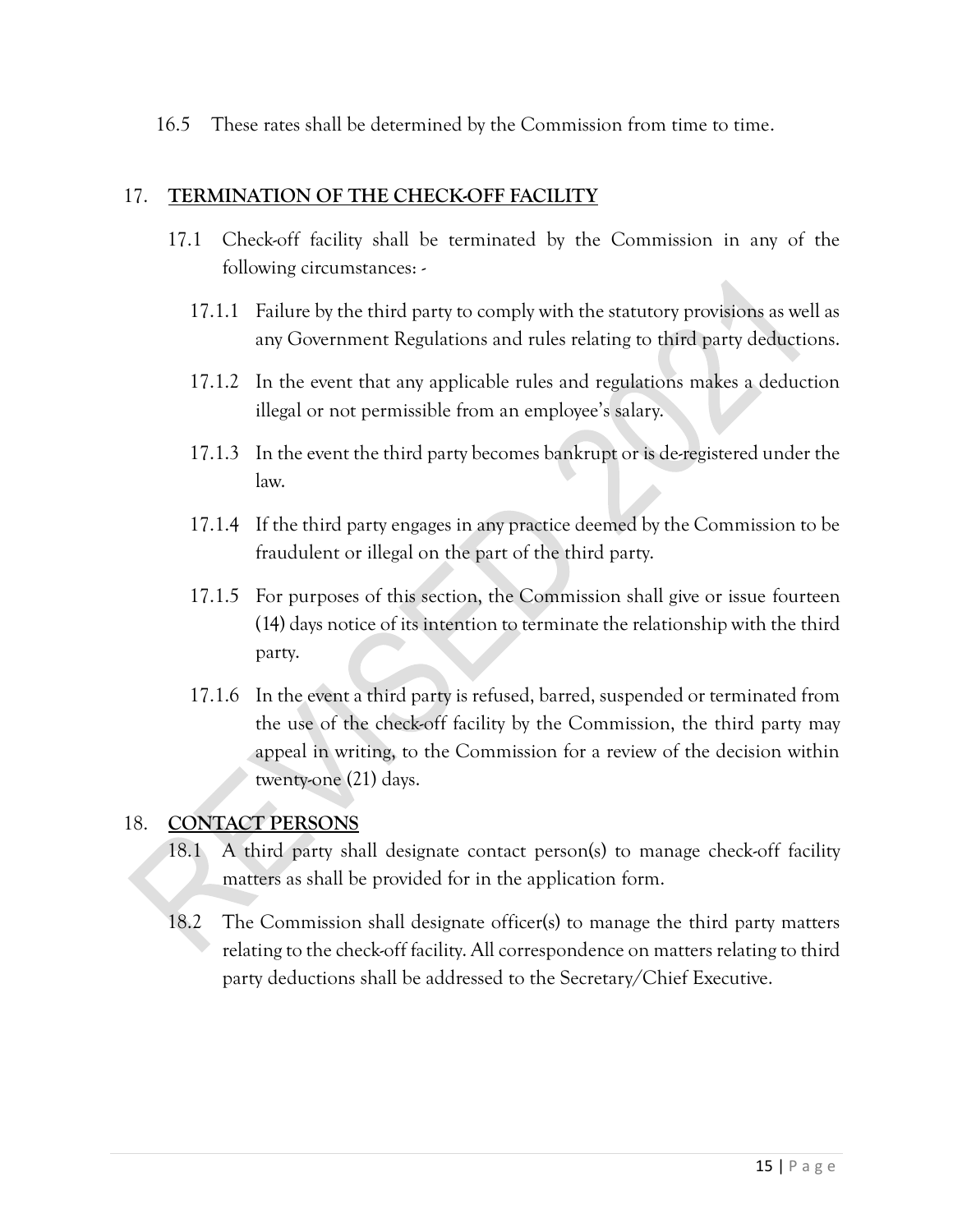#### 19. **GENERAL PROVISIONS**

- 19.1 All third parties and employees shall be subject to these Guidelines and any other regulations which may be developed from time to time in respect of the check-off facility through the T-Pay application.
- 19.2 Failure by any party to ensure integrity and accuracy of data provided for purposes of the check-off services will be subjected to sanctions stipulated in these regulations.
- 19.3 An employee who engages or encourages or perpetuates any fraudulent practices in respect of the check off facility shall be subject to the disciplinary proceedings as per existing regulations;
- 19.4 In the event that an existing Third Party fails to meet the requirements as stipulated in these Guidelines, such a Third Party shall be barred from submitting any fresh deduction requests, provided that the existing deductions shall continue to subsist to full term, thereafter the Third Party shall stand deactivated from the TSC check-off facility through the T-Pay application.
- 19.5 Offences with regard to Third Party deductions shall include offences prescribed in the first schedule or any other relevant laws.
- 19.6 The Commission, upon establishing a breach of these regulations, may take any or a combination of the following sanctions against the defaulting party: -
	- 19.6.1 Warning in writing.
	- 19.6.2 Instituting disciplinary process on the employee.
	- 19.6.3 Suspension of the Third Party from the use of the Check-off Facility through the T-Pay application
	- 19.6.4 Barring the Third party from using the Check-off Facility through the T-Pay application.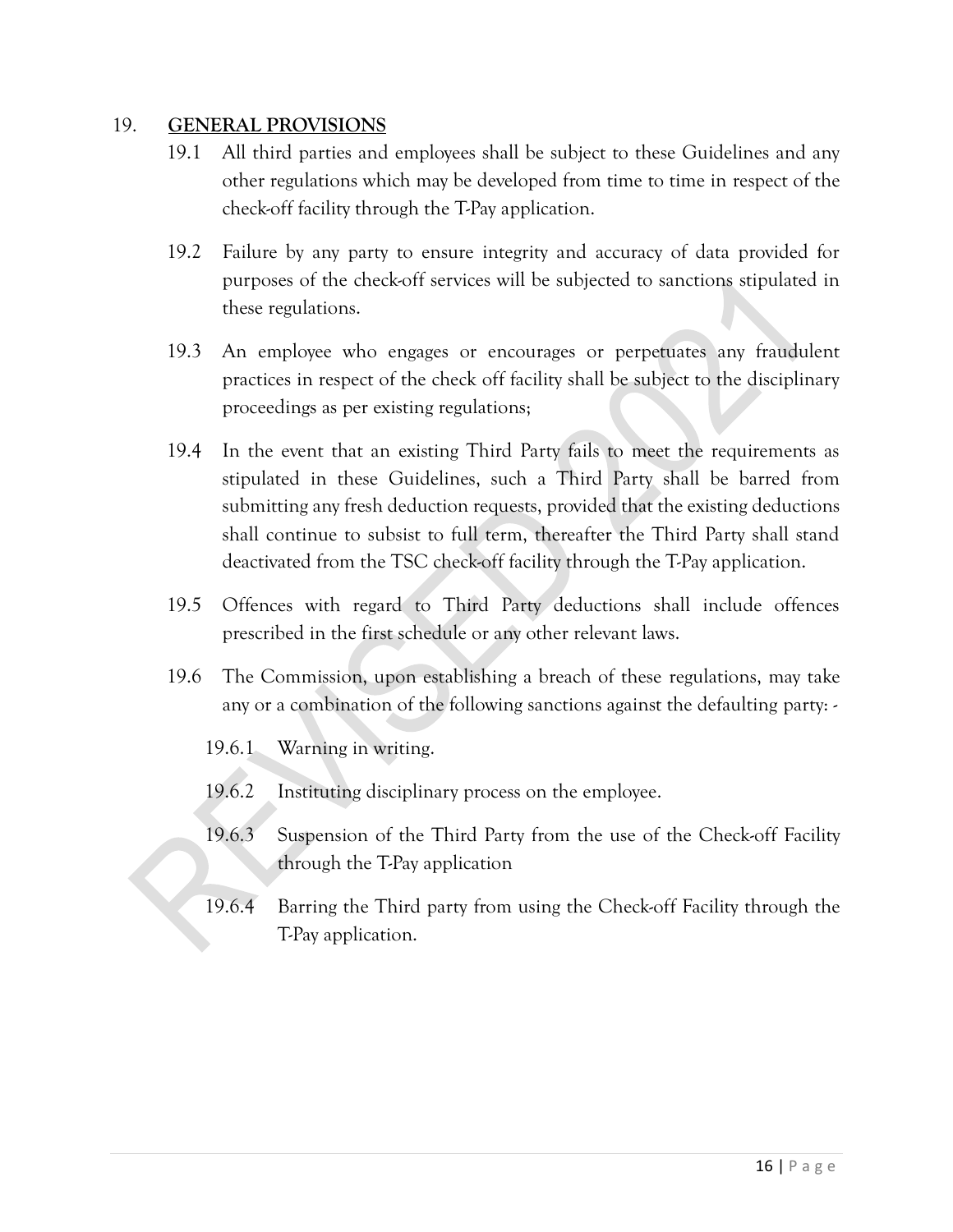## **FIRST SCHEDULE OFFENCES AND ACTS OF MISCONDUCT**

For the purpose of these regulations, the following will constitute offences and acts of misconduct in the management of the Check- off Facility.

- a) Submission through T-Pay of inaccurate or misleading data by the Third party.
- b) Submission of forged documents by the 3rd party and the employee to access check off services.
- c) Violation of the one third  $(1/3)$  statutory requirement by the employee.
- d) Failure on the part of the  $3^{rd}$  party to stop deduction in respect of a discharged liability within the stipulated time.
- e) Failure on the part of the  $3<sup>rd</sup>$  party to notify a guarantor in writing of intention to recover the defaulted loan/credit facility.
- f) Willingly or knowingly failing on the part of the employee to meet obligations in respect to un-discharged liabilities.
- g) Any act or omission on the part of the  $3<sup>rd</sup>$  party or employee, which in the opinion of the Commission contravenes these guidelines or any other written law.
- h) Unauthorized access to an employee's T-Pay account.
- i) Unauthorized access to the T-Pay system.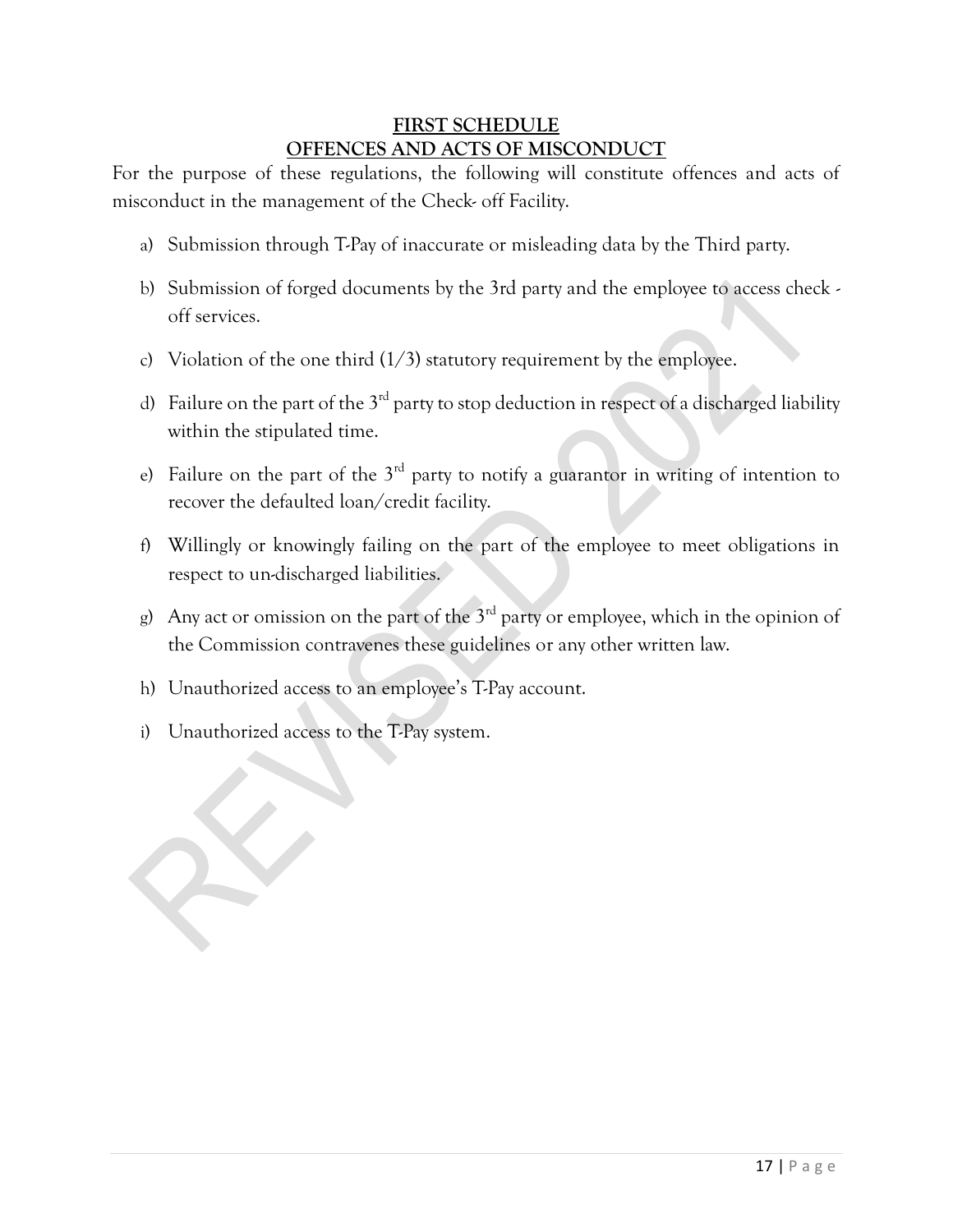## **SECOND SCHEDULE APPLICATION FORM FOR ADMISSION INTO THE COMMISSION'S CHECK OFF FACILITY**

## **TEACHERS SERVICE COMMISSION**



## **APPLICATION FORM FOR PROVISION OF CHECK-OFF SERVICES**

## **IMPORTANT INFORMATION**

- (i) Consideration for approval of the Application will be based on information provided in this form.
- (ii) Please attach the following documents dully certified by a Commissioner of Oaths/ Notaries Public: -

## **Mandatory Requirements**

- 1. Income Tax (PIN) Certificate;
- 2. Tax Compliance Certificate from Kenya Revenue Authority;
- 3. Certificate of Incorporation or Registration;
- 4. Deduction Code Holder Authorization Letter from DPSM;
- 5. Trading Licenses issued by relevant Government Agencies;
- 6. By Laws for SACCOs and Affiliated Social Welfare Associations;
- 7. Letter of confirmation from Regulatory Authority of the firm;
- 8. IFMIS Number

In addition to the above, for a third party to be admitted in the Commission's check off system it must:-

> 1. Have been in operation in the Republic of Kenya for a period of at **least 3 years**;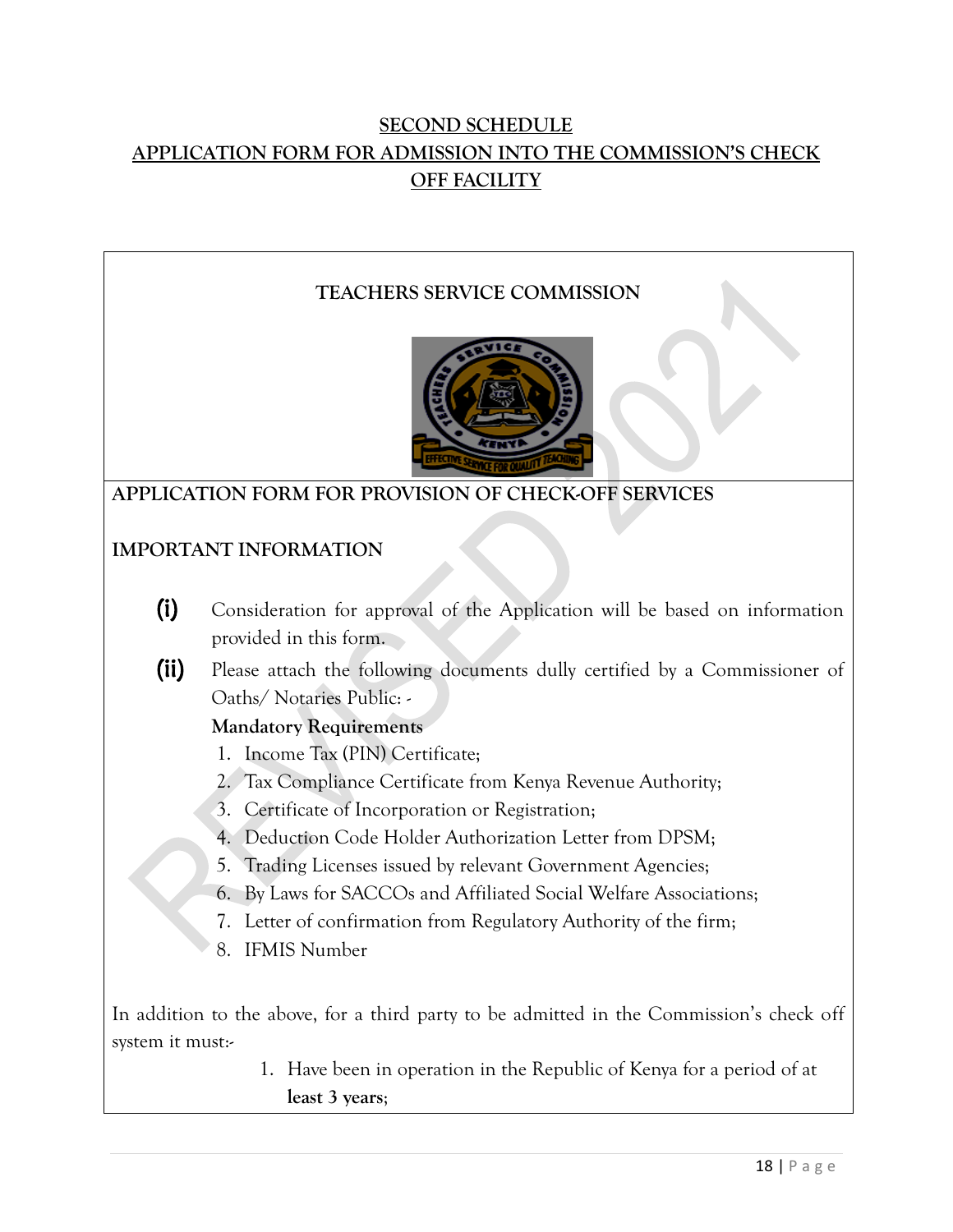| Provide certified audited accounts or financial statements for at least<br>2.  |
|--------------------------------------------------------------------------------|
| three $(3)$ years;                                                             |
| Provide a letter of Recommendation from its Regulatory Authority;<br>3.        |
| Provide a list of at least three () government institutions where it has<br>4. |
| been granted a check off facility system;                                      |
| 5. Provide evidence of presence and branch network in at least 15 Coun-        |
| ties except for region based cooperative societies;                            |
| <b>For Trade Unions</b>                                                        |
| 1. Registration Certificate as a Trade Union.                                  |
| 2. Order from the Cabinet Secretary for Labour instructing the                 |
| Commission to commence deductions                                              |
| 3. A copy of the Registered Recognition Agreement with the                     |
| Commission.                                                                    |
|                                                                                |
| 1. APPLICANT'S INFORMATION                                                     |
| A. ORGANISATION PROFILE                                                        |
| Business Name/Organization                                                     |
| Company/Business Registration No.                                              |
| Principal<br>Activities<br>$\left( \text{as} \right)$<br>registered<br>in      |
| Incorporation Certificate)                                                     |
| <b>IFMIS Number</b>                                                            |
| B. ORGANISATION PHYSICAL ADDRESS/CONTACT INFORMATION                           |
| Postal address and Code                                                        |
| City/town                                                                      |
| <b>Street</b>                                                                  |
| Building                                                                       |
| Floor                                                                          |
| Telephone No.                                                                  |
| Mobile Number                                                                  |
| Email                                                                          |
| C. CONTACT PERSON'S DETAILS                                                    |
| Name                                                                           |
| Designation/Title                                                              |
|                                                                                |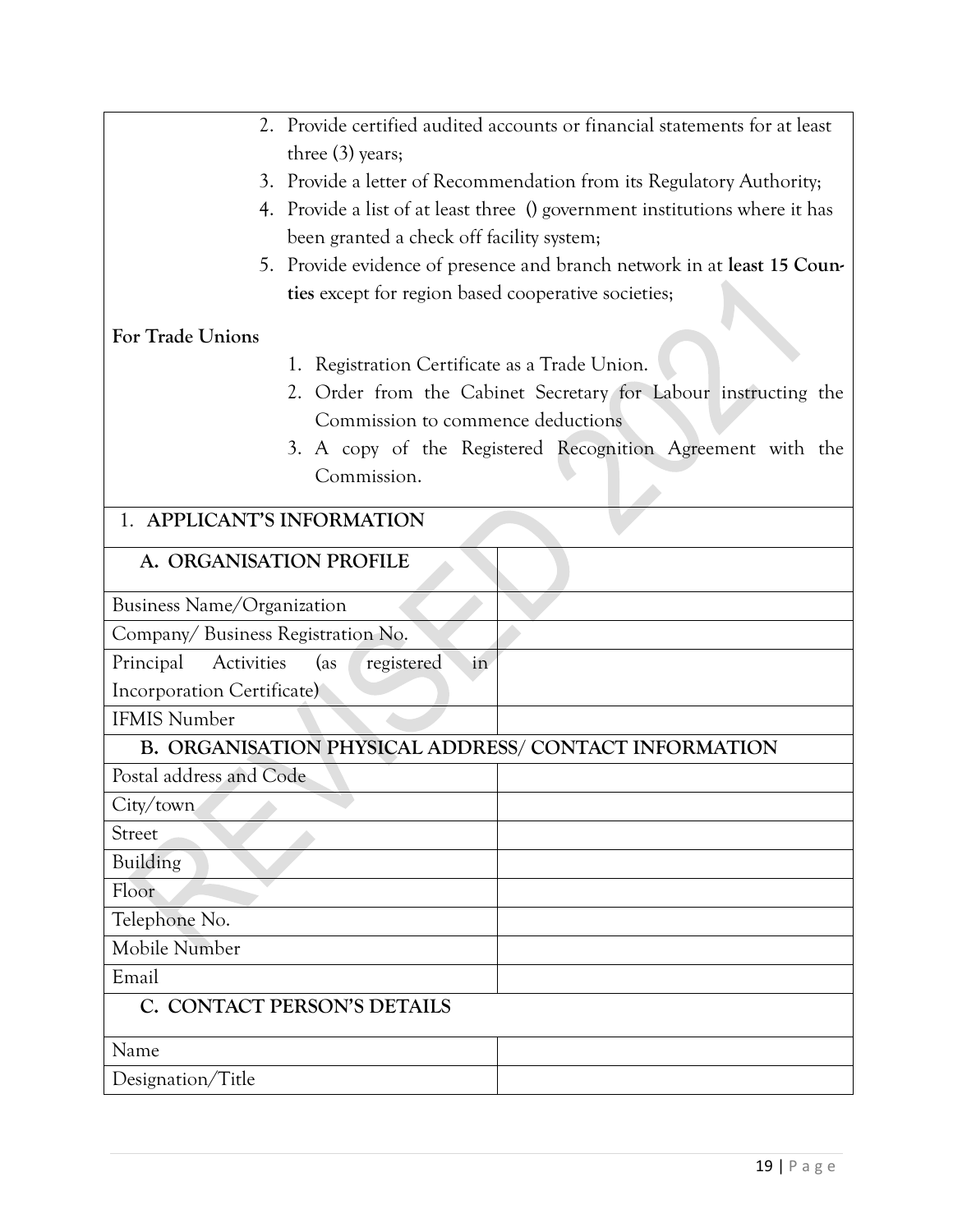| Mobile Number                  |                                                                                                                                                                   |  |
|--------------------------------|-------------------------------------------------------------------------------------------------------------------------------------------------------------------|--|
|                                | National Identity No.                                                                                                                                             |  |
|                                | D. ORGANIZATION BANK DETAILS                                                                                                                                      |  |
|                                | 2. REQUESTED SERVICES (TICK AS APPROPRIATE)                                                                                                                       |  |
| i)<br>ii)<br>iii)<br>iv)<br>V) | Monthly by -products.<br>Confirmation of client payroll status.<br>Effecting deductions.<br>Remittances of deductions.<br>Access to T-Pay Third Party application |  |

I declare that all the information in this registration form is true and correct. I will keep the Commission informed of any changes in the description and scope of services and any other information submitted to the Commission for the purpose of registration.

| <b>Official Seal/Stamp</b> |  |
|----------------------------|--|

The Commission reserves the right to refuse, suspend or terminate the use of its check-off facility if it is found that the information provided in this application is false, inaccurate or incomplete.1. The Commission is not a party to the contractual agreements between the employee and lending Third Party institutions.

**Note 1:** *The current rate of application fees for check off services is kshs.1000 non-refundable.*

**Note 2***: Application fee should be paid within 30 days upon approval of the application failure to which the application becomes null and void. The rates are as outlined below:*

*Commercial firms Kshs.50,000*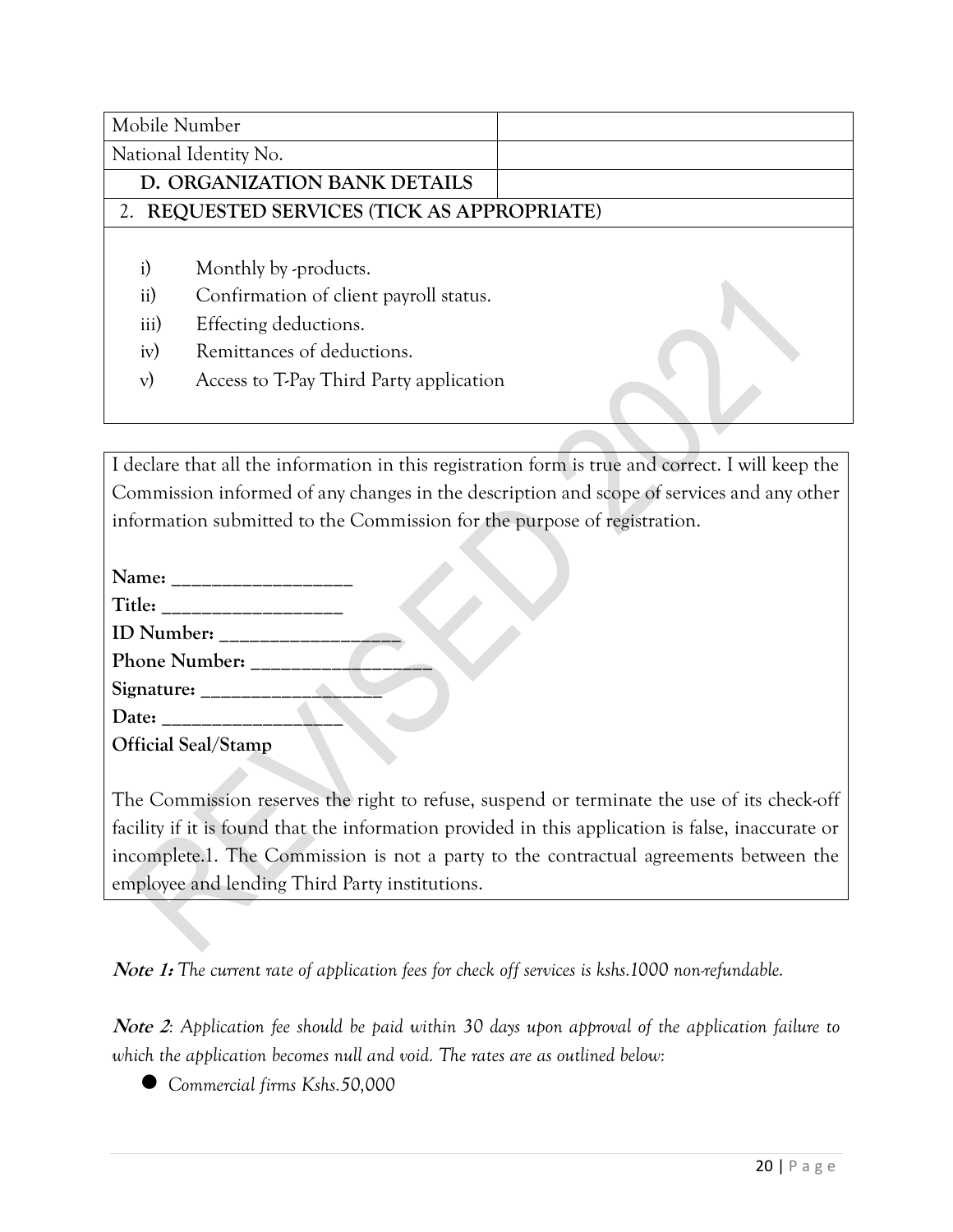- *Saccos and Affiliated Social Welfare Associations Kshs.25,000*
- *Trade Unions Kshs.25,000*
- *Social Welfare Associations Ksh.10,000*

## **For Official Use Only**

#### **Chairperson**

| Name |  |  |
|------|--|--|
|------|--|--|

#### **Secretary**

Name ……………………………… Signature …………………………………………… Date …………………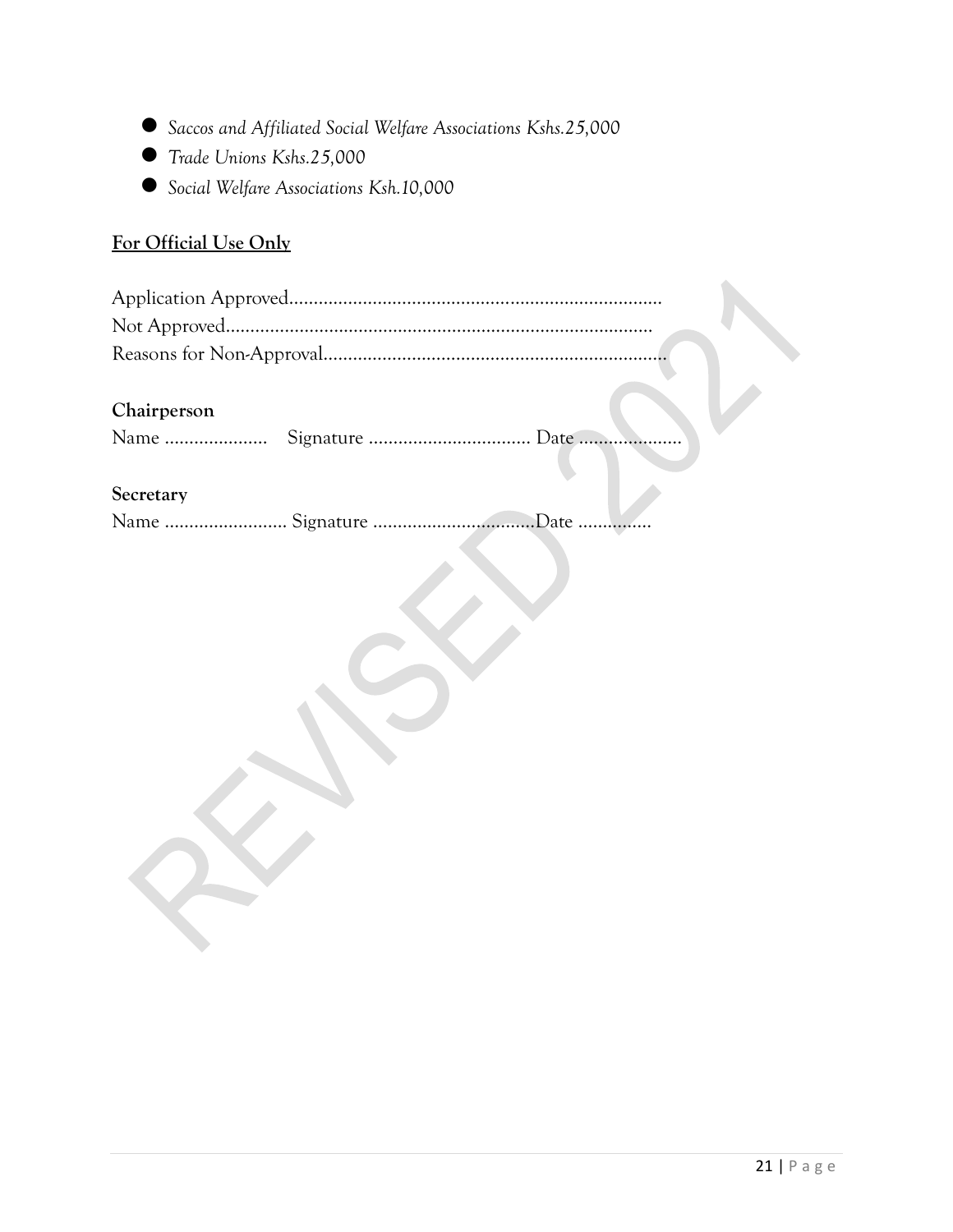## **THIRD SCHEDULE NEW SERVICE CHARGE RATES**

| Type of organization           | Current rate                                                          |
|--------------------------------|-----------------------------------------------------------------------|
| Commercial firms               | Commercial banks, Microfinance institutions -                         |
| Commercial Banks.              | Kshs 100.00 per transaction                                           |
| Insurance firms.               | Insurance firms, Hire Purchase - 3% of total<br>remittances per month |
| Hire Purchase firms.           |                                                                       |
| Micro Finance Institutions.    |                                                                       |
| Savings and Credit Cooperative | Kshs. 20.00 per transaction                                           |
| Societies (SACCOs)             |                                                                       |
| Social Welfare Associations    | Kshs. 20.00 per transaction                                           |
| <b>Trade Unions</b>            |                                                                       |

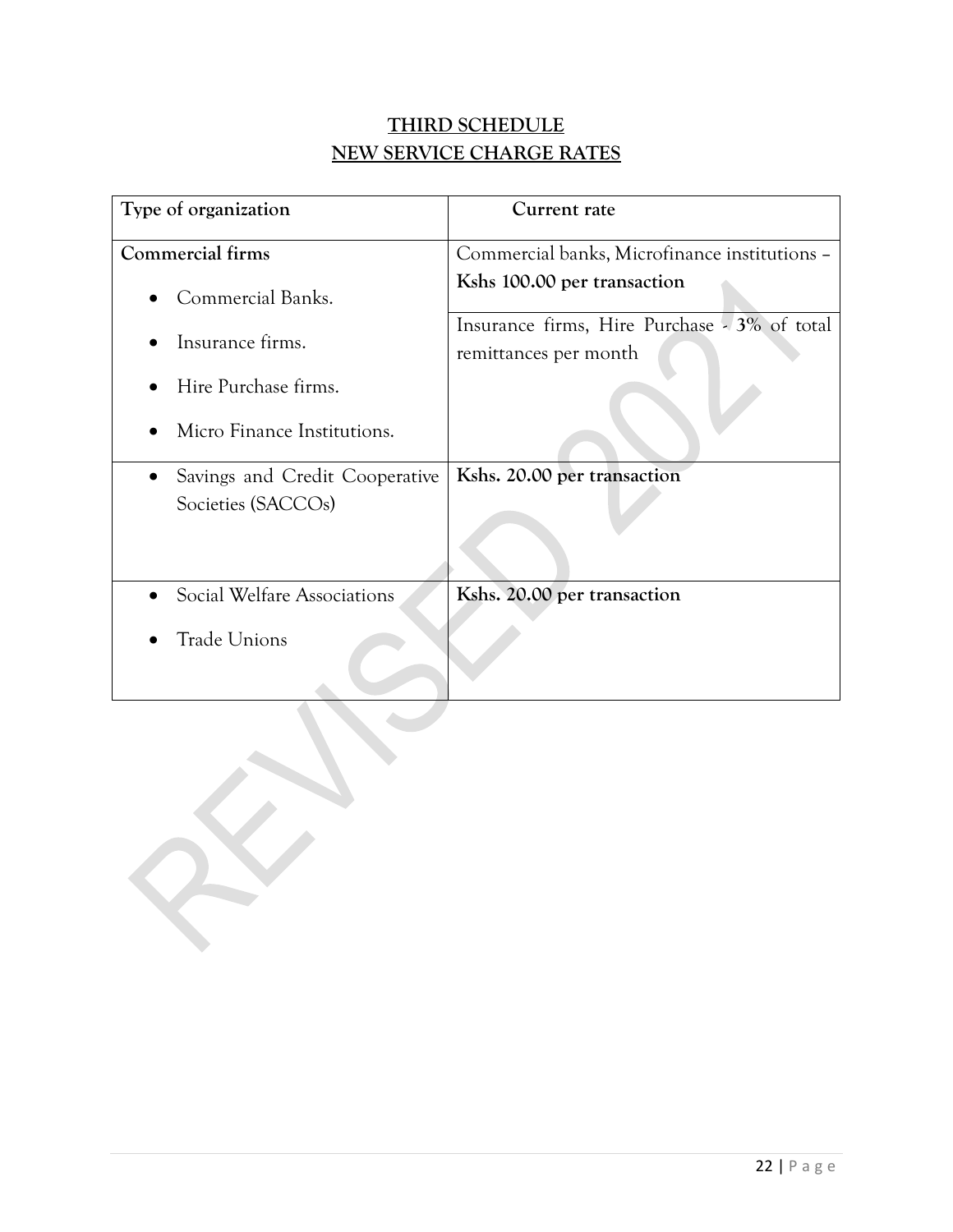## **FOURTH SCHEDULE TEMPLATE OF AGREEMENT**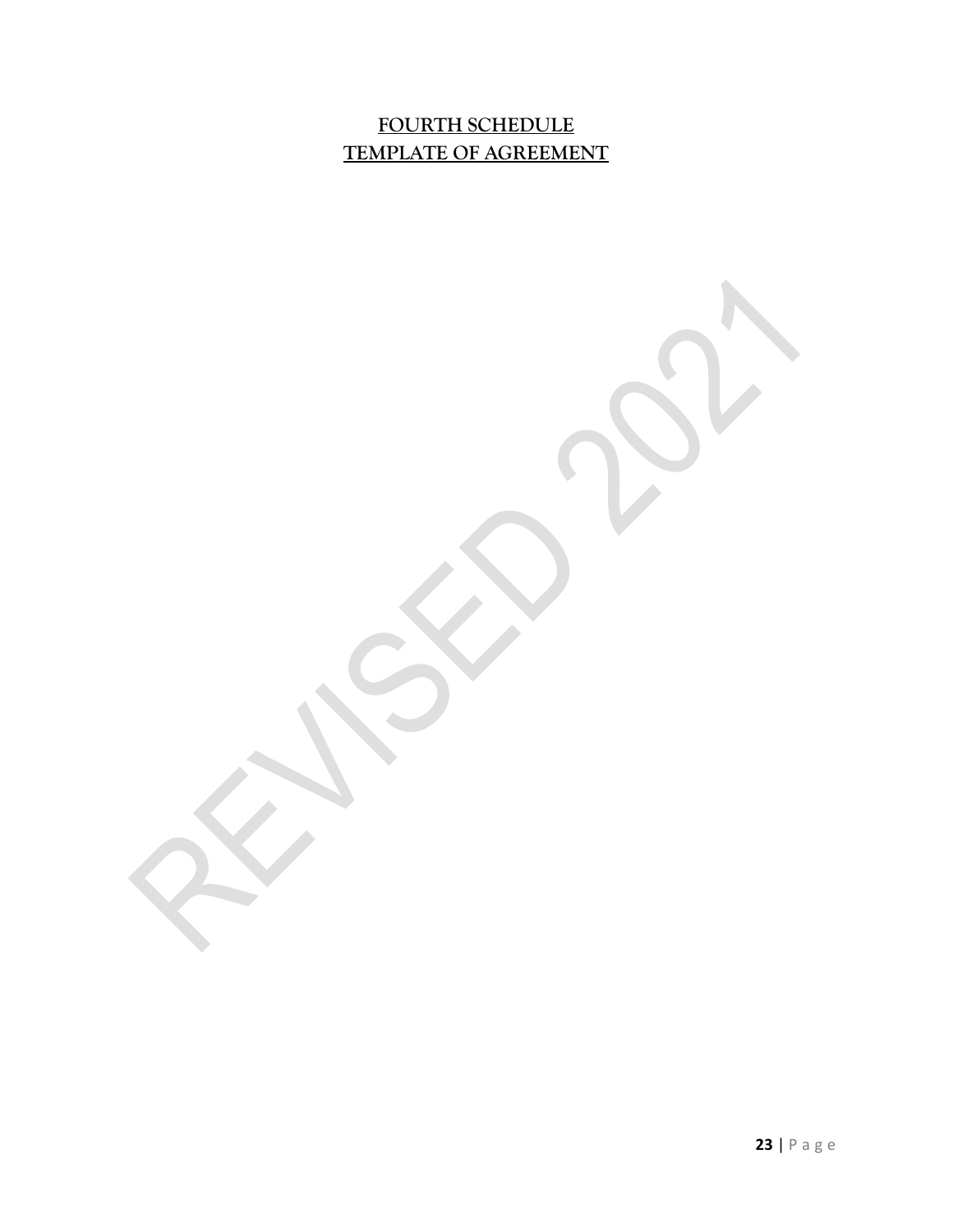**THIS AGREEMENT** (hereinafter referred to as the Agreement) is made on this................... Day of ........................................ 20 **BETWEEN**

……………………….. a …………………………… incorporated in the Republic of Kenya whose registered address is Post Office Box Number …………………….. in the aforesaid Republic (hereinafter referred to as "**the Third Party**") which expression shall where the context so admits include its successors and assigns of the one part, and; TEACHERS SERVICE COMMISSION of P O Box Private Bag - 00100, NAIROBI. (Hereinafter referred to as "The Commission" which expression shall where the context so admits include its successors and permitted assigns) on the other part.

Whereas the said Third Party has expressed intention to use and transact on the Commission' check off facility. Now therefore, it is mutually agreed by and between the parties hereto as follows:

#### **(1) TERM**

(1) The term of this agreement is five (5) years commencing on …..…. day of ……………….20. The term of this agreement may be renewed upon re-application of admission by the Third Party and approval by the Commission.

## **(2) THIRD PARTY'S OBLIGATIONS**

- (2) That the Third Party hereby acknowledges receipt of the Commission's Guidelines on Management of Payroll Check-off Facility.
- (3) That the Third Party has read and understood the Commission's Guidelines on Management of Payroll Check-off Facility.
- (4) That the Third Party shall act dutifully and undertakes to take full responsibility of the T-Pay Password(s) given and to further use it responsibly and for the intended purpose only during the term.
- (5) The Third Party shall comply with all laws, guidelines and regulations affecting the subject matter of this agreement, and in particular abide by the rules, requirements and procedures set out in the Guidelines on Management of Payroll Check-off Facility.